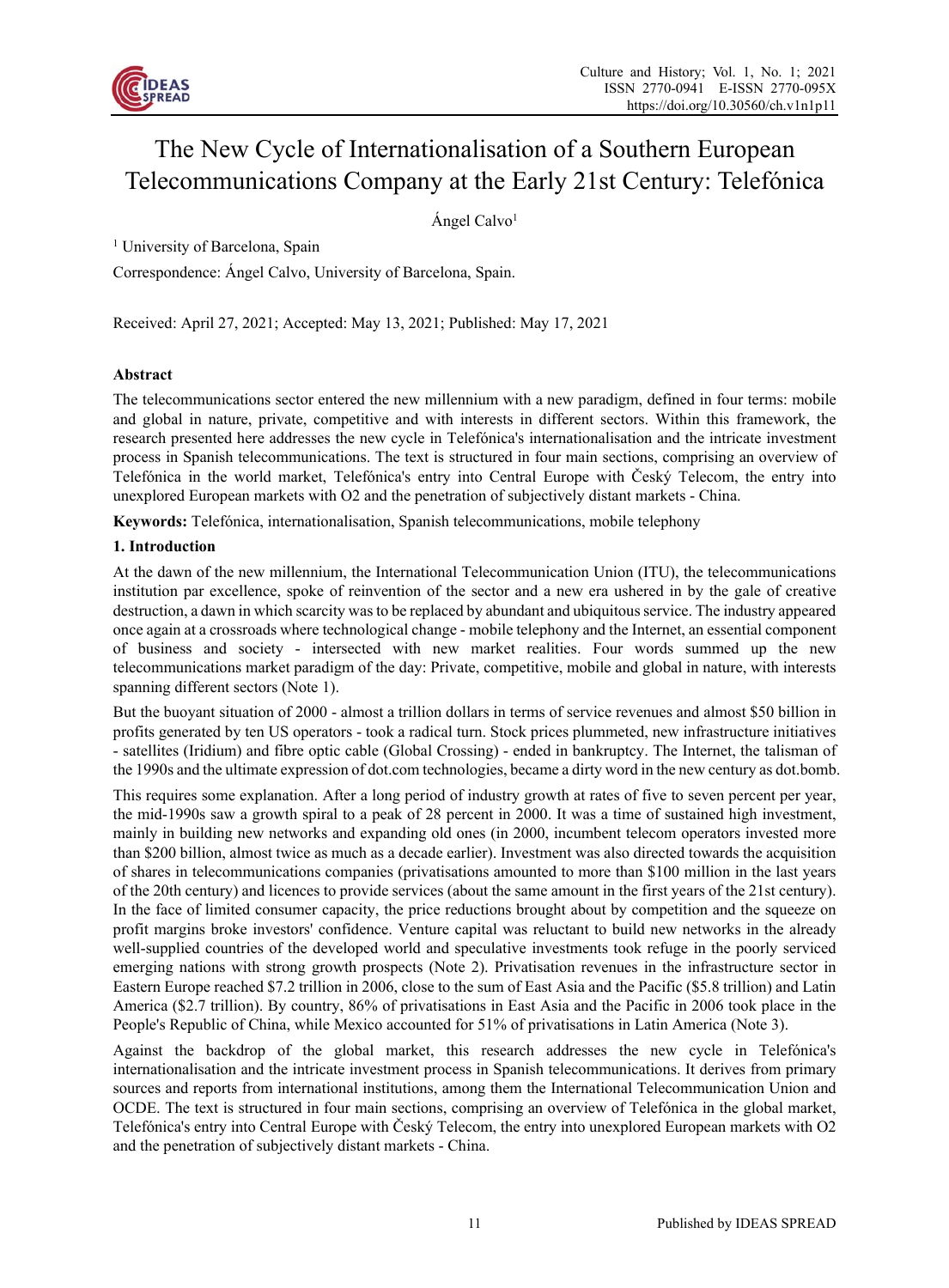#### **2. Telefónica in the Global Market**

Telefónica was the monopoly of the telecommunications in Spain, a condition kept for 74 years. It has been created by the gigantic International Telephone and Telegraph Co. (IT&T) in 1924, when the country was under the dictatorship of the general Primo de Rivera. With the name of Compañía Telefónica Nacional de España (CTNE), it served almost the entire territory. In conjunction with its monopoly on telephone service, the CTNE had close ties with Standard Eléctrica, a supplier of equipment and materials founded by IT&T. CTNE overcame successive attempts at nationalisation, in particular during the Second Republic (1931-1936), and was rescued by Spanish capital under Franco's dictatorial regime. In the long period that began in 1946, it maintained its monopoly under a new contract with the State and even reinforced it with the recovery of some provincial networks that persisted outside its control. Vertical integration with Standard Eléctrica was first weakened in the 1960s through the formation of the so-called second suppliers and was definitively broken when Spain joined the European Economic Community in 1986. Then, in order to gain the advantages it obtained from its integration into the industry with a critical size for negotiating with suppliers, it began a first phase of internationalisation, in particular with a major expansion across Latin America during the mandate of Luis Solana Madariaga, who faced stiff opposition in government and parliament.

Spain officially opened its telecommunications market to competition on 1 December 1998, eleven months behind the majority bloc of EU countries (Note 4). The reduction in prices and increase in traffic following the liberalisation of telecommunications led to an upward loss of market share for the former monopoly, especially in long-distance and international calls, as well as calls to mobile phones (Note 5). Following its full privatisation, Telefónica set out to move towards a less capital intensive, more agile and efficient business model, with the ability to optimise capital expenditure and the willingness to reallocate a good half of its spending on new and broadband service.

In the past, Telefónica has had a long history of forging international alliances, a strategy that has been further developed in the following years (Note 6). In May 2000, together with Bertelsmann and Terra, it entered into a strategic agreement, which was replaced after almost three years by a strategic alliance framework agreement. In addition, the three companies and Lycos reached a preferential agreement in order to further explore opportunities for the mutual provision of communication services, developments and content in the on-line market. The new agreement between Telefónica and Terra was twofold. On the one hand, it responded to the changes experienced by the Internet business, especially the development of broadband; on the other hand, it responded to the need to adapt the products and services offered by Terra Lycos under the 2000 agreement to the new realities and the specific needs of the Telefónica Group. The aim was to add the capacity of this Group, as a connectivity and access provider, to those of the Terra Lycos Group as a fixed telephony Internet portal in the residential, SOHO and, when agreed, SME markets, taking advantage of synergies and creating value for both Groups (Note 7).

This brings us into another realm of new expectations, created by technological change and, more specifically, by the Internet.

Shortly before the end of the 20th century, Telefónica formed Terra Networks, S.A. (Note 8), which followed a strategic model with a separation between the telecommunications business and the Internet Service Provider (ISP) business. But the development of broadband technology applied to Internet access erased the traditional separation between the two businesses and imposed changes from the supply and demand side. This new integrated model of telephony and Internet precipitated the irreversible crisis of the traditional pattern and the emergence of a new offer that only seamless integrated management between network functions and service provision could capture. This integration of connectivity, access and service layers required Internet access providers to become communications operators in order to compete in the market. Thus, they had only two alternatives: either to invest in network infrastructure (which may compromise their viability given the time to maturity of the investment and the high capital required to undertake it) or to fully integrate with network operators already possessing infrastructure and technical and human capacity.

On the demand side, users, no longer satisfied with Internet access alone, were looking for integrated offers and therefore opted for operators capable of offering all the services demanded by the market, in particular voice, image and Internet access, among others. Competing in a market that was growing in size and changing in terms of offerings required increasingly higher capacities, scale and resources in the context of the technological evolution of services - rapidly increasing connection speeds, technical capacity to provide quality audiovisual content, interoperability between the different elements of the offer (mail, messages, voicemail, content consumption, etc.) -. Hence the propensity of competing groups to make broadband the core of their strategy by integrating telephony and Internet businesses (Note 9).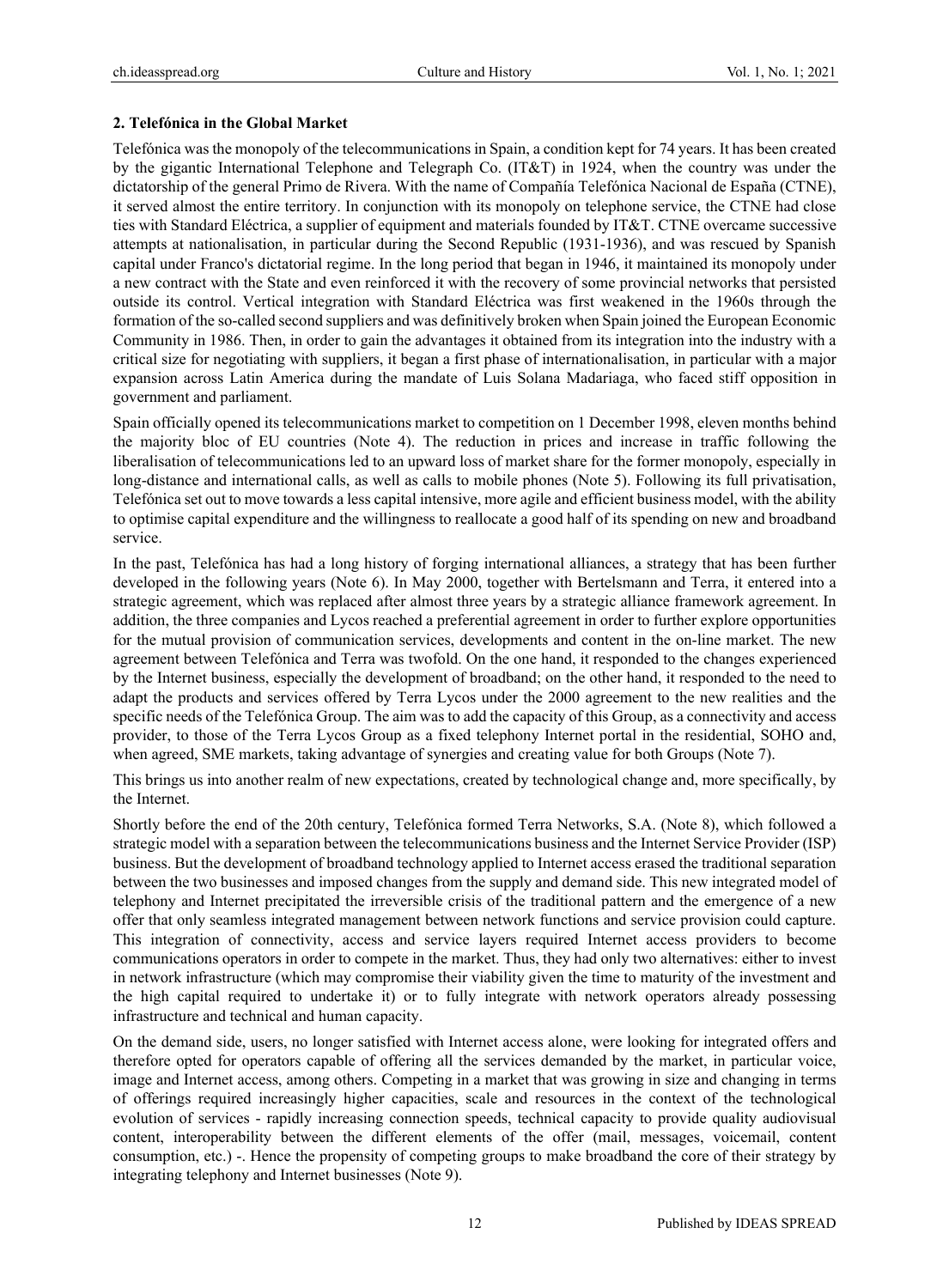Offering integrated solutions to the user was the path Telefónica intended to take to successfully face the new challenges, which made the merger with an Internet company a strategic imperative. In this regard, the integration of the businesses resulting from the merger with Terra had many advantages, starting with an increase in customers and market share, and continuing with the improved utilisation of existing customer bases. The integration would minimise costs and optimise investments through integrated management of networks and platforms, rationalisation of investments, rationalisation of corporate structures with elimination of duplication and, therefore, improved management and increased efficiency and ease of capturing content and service synergies. Integration would in turn allow exploiting growth opportunities in new markets through a more attractive and competitive fixed telecommunications offer using broadband Internet access. Finally, it would make it possible to develop a unique strategy in the field of e-commerce and general portals for access to information and advertising (Note 10).

In those early years of the new millennium, full of change and turbulence, investors began to talk about mature markets, which, at least in part, were already frequented by Telefónica. The Group spread its investment activity in European and, especially, Latin American markets through shareholdings and acquisitions. This practice included the stake in Portugal Telecom (29 April 2004); the acquisition of BellSouth's total stakes in its Latin American operators and the voluntary takeover bids for the shares of four Brazilian subsidiaries (Tele Sudeste Celular Participaçoes, S.A. (TSD), Tele Leste Celular Participaçoes, S.A. (TBE), Celular CRT Participaçoes, S.A. (CRT) and Tele Centro Oeste Celular Participaçoes, S.A. (TCO). These bids raised Brasilcel's stake to 90.9% in TSD, 50.6% in TBE and 67% in CRT. Telesp Celular's stake in TCO reached 50.6%. Together, the total amount of these takeover bids was around 168 million euros for Brasilcel and 249 million euros for TCP. In accordance with the Company's usual practice, this operation was financed with liquidity and available credit lines (Note 11).

Some key facts should be recalled at this point. In April 1997, Portugal Telecom and Telefónica sealed a partnership agreement in order to explore the possibility, among other things, of jointly evaluating international expansion and development opportunities, with a particular focus on Latin America. This was a strategic decision in response to investor demand for consolidation in Brazil with the aim of taking the consolidation initiative and creating the largest wireless operator in South America. In January 2001, the two companies together with their respective subsidiaries, PT Moveis SGPS S.A. and Telefónica Móviles S.A., created in equal parts a leading wireless and mobile operator in Brazil, domiciled in the Netherlands under the name Brasilcel N.V. In October 2002, by a subscription agreement, both companies contributed their Brazilian wireless and mobile assets to Brasilcel, while by a shareholders' agreement they regulated their respective interests in Brasilcel, as well as the governance and development of Brasilcel and its subsidiaries. The joint venture began operating in Brazil under the Vivo brand in April 2003 and, subsequently, Brasilcel concentrated all its interests in a single holding company under the name Vivo Participações S.A. Vivo became the leading provider of mobile telecommunications services in Brazil (Note 12).

Consider now some of the operations mentioned above, in particular Centro Oeste Celular, well analysed by Telefónica (Note 13).

Mergers, takeover bids and divestitures were also significant transactions in 2005-2006. These included the merger by absorption of Terra Networks by Telefónica (23 February 2005), the IPO of Endemol N.V. and its listing on Euronext Amsterdam (10 November 2005), the sale of TPI (4 July 2006), the British telephone directory company, and of Yell Group plc ("YELL"). The merger through absorption of Telefónica Móviles by Telefónica implied the extinction, through the dissolution without liquidation of the former and the en bloc transfer of all assets to the latter (21 June 2006) (Note 14).

Consider the acquisition of BellSouth's stakes in its Latin American operators in Argentina, Chile, Peru, Venezuela, Colombia, Ecuador, Uruguay, Guatemala, Nicaragua and Panama (Note 15).

In March 2004, BellSouth and Telefónica Móviles had reached a definitive agreement, whereby BellSouth sold its stake in ten Latin American operators to Telefónica Móviles. The agreement provided for a purchase price based on the total value of \$5.85 billion. The transaction was to be closed in stages by the end of 2004 with the transfer of BellSouth's stake in the operations in seven Latin American countries (Argentina, Chile, Colombia, Nicaragua, Peru, Uruguay and Venezuela), subject to all necessary government approvals (Note 16).

Telefónica considered the transaction a "natural" strategic move for Telefónica Móviles, which consolidated its leadership in Latin America through local scale expansion in the main countries (Argentina, Chile and Peru). This objective was achieved by expanding presence in a high-growth region, improving market fundamentals via a reduction in the number of companies, integration with existing operations in the region with substantial benefits from economies of scale and synergies, strengthening Telefónica Móviles' diversified profile, increasing EPS and PFC from the outset, and managing execution risk and proven management track record (Note 17).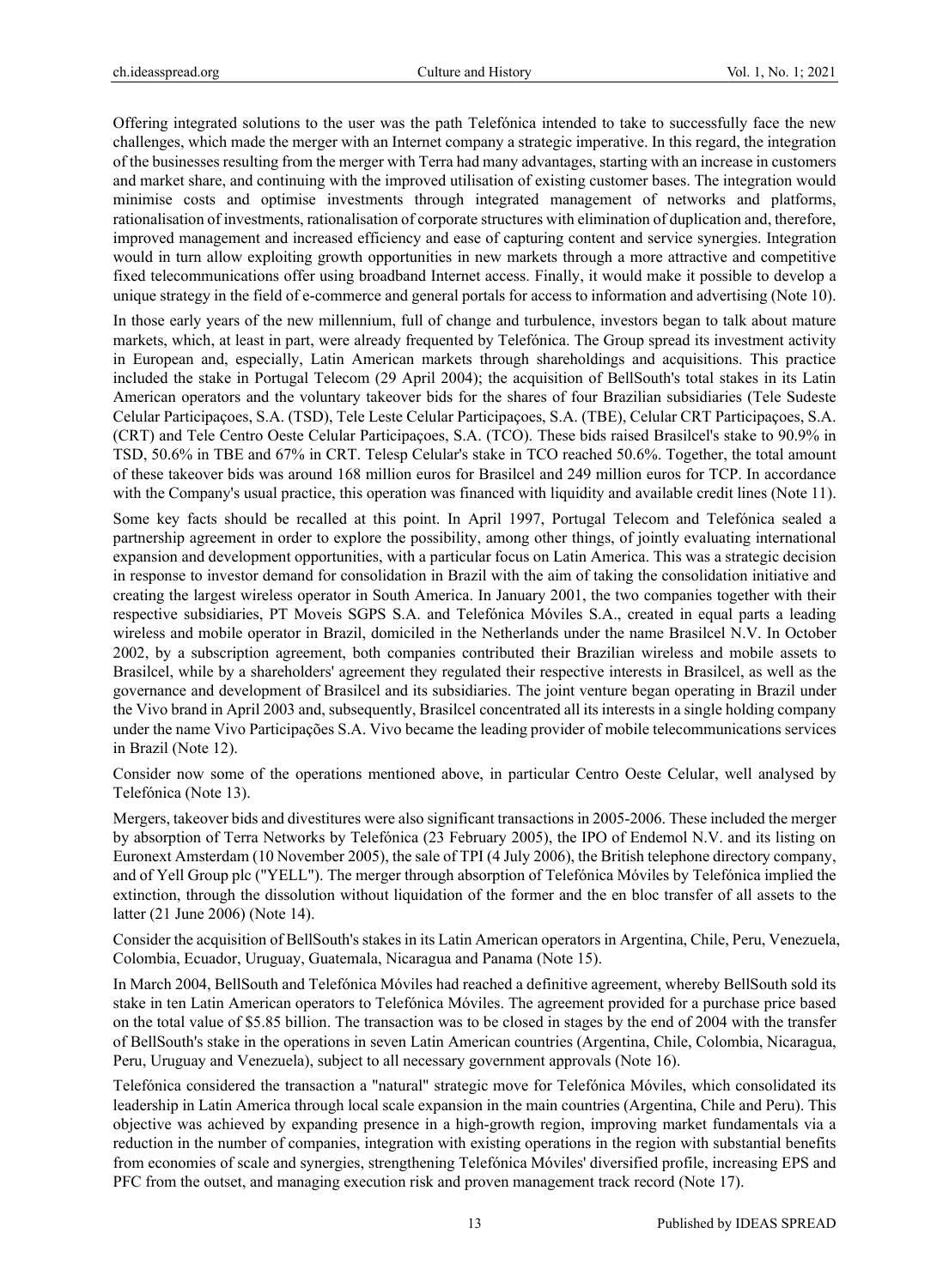|               | Inhabitants | Penetration             | Subscribers |              | Place in the |
|---------------|-------------|-------------------------|-------------|--------------|--------------|
|               | (millions)  | $(\%)$ of mobile phones | (thousands) | Market share | market       |
| Chile         | 15.4        | 49                      | 3,571       | 48           |              |
| Argentina     | 36.9        | 21                      | 3,311       | 42           |              |
| Peru          | 27.3        | 11                      | 2,149       | 74           |              |
| Uruguay       | 2.1         | 23                      | 146         | 30           | 2            |
| Venezuela     | 24          | 31                      | 3,307       | 45           |              |
| Colombia      | 40.3        | 15                      | 1,915       | 32           | 2            |
| Ecuador       | 13.2        | 18                      | 816         | 35           | 2            |
| Panama        | 2.8         | 27                      | 420         | 55           |              |
| Guatemala     | 11.1        | 16                      | 409         | 22           | 3            |
| El Salvador   | 6.6         | 13                      | 248         | 25           | 2            |
| Nicaragua     | 2.9         | 11                      | 229         | 69           |              |
| <b>Brazil</b> | 130.1       | 35                      | 20,656      | 56           |              |
| Mexico        | 103.9       | 30                      | 3,454       | 11           | 2            |
| Puerto Rico   | 3.9         | 34                      | 175         | 12           | 4            |

| Table 1. Telefónica Móviles' Latin American portfolio, 2003 |  |  |  |
|-------------------------------------------------------------|--|--|--|
|                                                             |  |  |  |

The acquisition of the entire capital of all ten BellSouth cellular operators in Latin America mobilised \$5.85 billion through cash generation financing -\$4.2 billion- and debt from Telefónica Móviles. The transaction boosted Telefónica Móviles to the second largest mobile multinational in the world, with close to 72 million customers under management in the third quarter of 2004 and the largest operator in Latin America, with more than 50.6 million customers under management. In addition, it was the only mobile company with a presence in the region's main markets, which together had more than 421 million inhabitants. All these figures put the company in a good position to take advantage of the strong potential boom in the Latin American market.

The acquisition capped key acquisitions in Latin America for Spain's largest company, which could always continue with organic growth and the occasional small purchase if opportunities arose. Including the BellSouth purchase, Telefónica had invested almost 43 billion euros in fixed and mobile lines in the previous decade (Note 18).

# **3. Telefónica's European Cycle: At the Heart of Europe**

At the turn of the millennium, Telefónica's strategic objective was to obtain licences to operate mobile services in Europe using UMTS technology. The strategy in the third generation of mobile telephony, driven by Telefónica Intercontinental as a special purpose vehicle, was pan-European in nature, albeit subject to a threefold selective criterion. Firstly, it gave priority to the markets of the four major countries - the UK, Germany, France and Italy and one of the most advanced, namely Switzerland. Secondly, it focused on the profitability of the investment, while at the same time reducing risks through alliances with technological and financial partners that would limit its financial exposure without losing control of operations. In this search for allies, the choice of local partners also became very important. However, the entry strategy took different forms depending on the countries it planned to enter (Note 19).

Telefónica benefited from the status of a private monopoly with a significant public shareholding, backed by the government as an economic development and intervention player and also as an element of the political game as the company's chief executive. This gave Telefónica enormous financial power and a position of lower indebtedness than other major European operators. When the auctions put pressure on the technology to make the market potential profitable in the short term without adequate technological deployment, the most technologically powerful companies and consortia failed. In effect, their technological capacity was devalued, but Telefónica's profitability was not so affected.

The Spanish predominant operator undoubtedly had its sights set on the global market. On a less sectoral and more geographical level, the inclusion of One.Tel in the Telefónica consortium was related to broader joint plans. Indeed, both negotiated a possible participation of the Spanish company in the capital of the Australian one. The interruption of the talks due to the change of Telefónica's chairmanship prevented the possibility of Telefónica's presence as a network operator in distant markets (Note 20).

Eastern Europe as a whole, in transition to a market economy after the collapse of the Soviet bloc, had the characteristics of emerging countries. Early in the millennium, the newly appointed centre-left Czech cabinet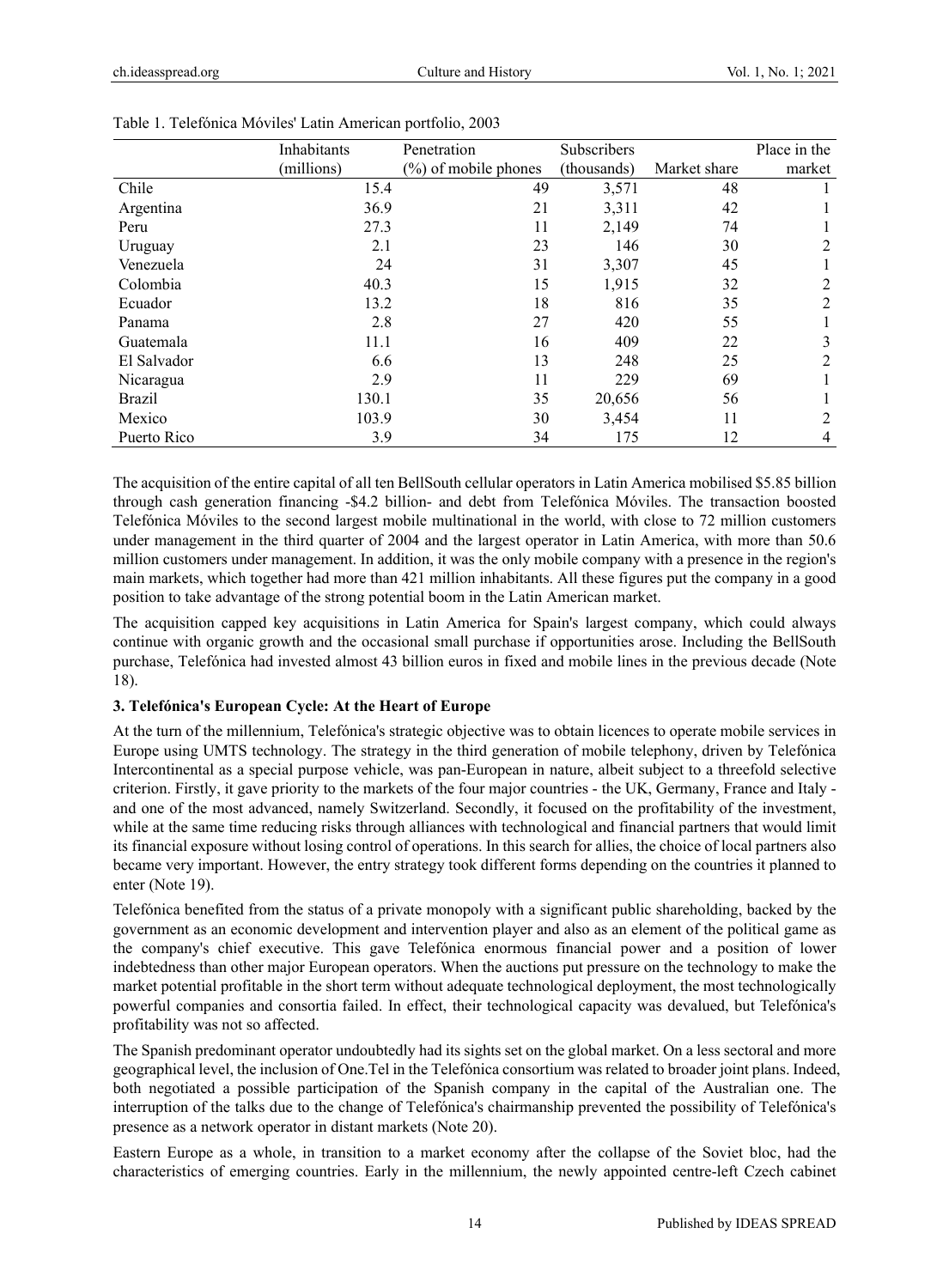decided to follow the path of so many other countries and privatise the public telephone monopoly through a partial sale of 51 % of Český Telecom (CTe) (Note 21). In 2002, it launched a \$1.8 billion (1.82 billion euros) sale to a consortium formed by Deutsche Bank and the Danish operator TDC. The mixed nature of the consortium was explained by the presence of a financial institution and the Danish leader TDC, 41% owned by the US operator SBC, which, without providing financing, would take over management control. The competing consortium that was left in the lurch, comprising two investors - the US Spectrum Equity Partners and the UK's CVC Capital Partners - and the Swiss operator Swisscom, had the same mixed composition (Note 22).

The government of the second of the ten new EU member states intended to use the proceeds from the sale of Český Telecom for the construction and modernisation of roads and railways and to avoid a conflict between its role as shareholder and market regulator (Note 23).

After first relaunching the sale by urging the bidders to make an additional effort of at least 10 %, the Executive finally suspended the sale because of the companies' refusal of a controlling minority transaction (Note 24).

Three years on, the government went back to the drawing board, this time to offer CTe to strategic investors before turning to the capital markets, over the objections of the finance minister and to the disappointment of local investor PPF. The Czech government, mired in a protracted crisis, unanimously approved on 6 April the sale of the stateowned monopoly Český Telecom, together with its subsidiary Eurotel.

The preliminary bidding for the Czech operator was open to five entities, three of which were operators - Belgacom, Telefónica and Swisscom - and two consortia, the first strictly financial - the US Blackstone Group, CVC Capital Partners and Providence Equity - and the second mixed - the Czech holding company PPF, Tiscali, the Slovak financial company J&T and the data telecommunications company InWay. The government made access to CTe's data room documentation conditional on the latter two bidders integrating partners with experience in telecoms management. InWay (a subsidiary of PPF) apparently did not meet the conditions. Financial bidders could turn to companies such as France Telecom or Vodafone, which had shown interest but did not actually participate in a preliminary bid (Note 25).

The surprise came when the financial group of the Czech holding company PPF decided to withdraw from the tender with its consortium - J&T, Inway and Tiscali - as PPF had bid the highest bid for the state-owned company. It claimed that it did not have access to the operator's due diligence, an accusation rejected by CTe. The latter's manager, Gabriel Berdar, pointed out that "PPF had normal access to the data room and Tiscali was told it would have special access", adding that PPF and Tiscali representatives did not even start negotiating (Note 26). In reality, the surprise proved to be relative for several sources close to the bid, who were convinced that PPF's interest in Český Telecom was purely speculative and lay in undermining the tender in order to obtain a lucrative deal with the incoming government. PPF could have joined the bid only to generate money from the speculative purchase of CTE shares, a good number of which it had bought prior to the bid (Note 27).

To return to one of the players, at that time, Telefónica based its strategy on two priorities, namely to maintain its leadership in the fixed telecommunications market to ensure revenue generation and to become the communications provider of choice in Spain as a guarantee for the future (Note 28). At the end of 2006, the Telefónica Group's tangible and intangible investments totaled 5,067 million euros, distributed between Telefónica de España (906 and 143), Telefónica Latinoamérica (652 and 85), Telefónica Móviles (1,072 and 229), O2 Group (1,255 and 277), Český Group (108 and 34), Telefónica Contenidos (36 and 1), Atento (17 and 2) and Resto and eliminations (239 and 11) (Note 29).

Telefónica entered the privatisation of Český Telecom A.S. in competition with operators and financial groups. At the end of March 2005, it submitted a binding offer for the acquisition of 51.1% of the capital of the aforementioned company with a total bid of EUR 2,745.87 million. A few days later, the Czech government officially proclaimed Telefónica the winner. After obtaining authorisation from the European Commission, Telefónica and the National Property Fund closed the sale and purchase on 16 June 2005 (Note 30).

The takeover of a 51.1% controlling stake in the monopoly Český Telecom AS for USD 3.6 billion was the second largest sale of a state asset in the country's history, narrowly beating Swisscom and Belgacom (Note 31). With the takeover of the Czech company, leader in that country, the Telefónica Group, the third largest in the world by market value, gained access to a market characterised by high mobile penetration and continued pressure in the fixed and mobile technology segment (Note 32). At the same time, it strengthened its position as a global telecommunications operator - it surpassed 130 million customers worldwide (Note 33) - and its position as a leading integrated operator by broadening the geography of its operations from its base in Spain to Europe, Africa and Latin America. It also expanded the scope of its operations to include electronic telecommunications (fixed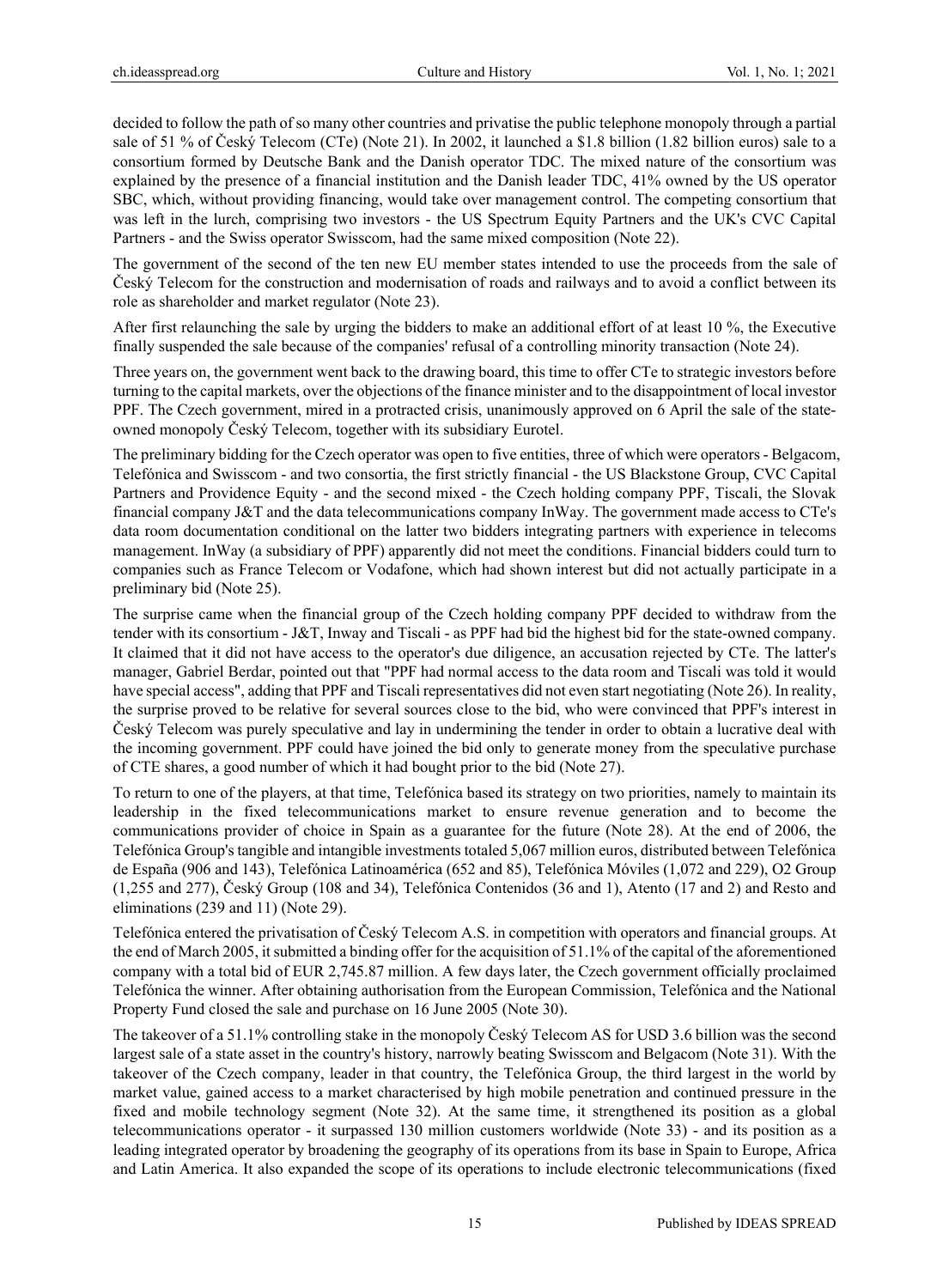and mobile telephony, business services, data transmission, Internet access, directory marketing and directories, CRM, services, broadband and submarine cable infrastructures) (Note 34).

Days after closing the sale and purchase of Český Telecom, Telefónica submitted to the Czech Securities Commission for approval a mandatory takeover bid for 48.9% of the shares in a transaction which, upon closing, raised Telefónica's stake from 51.1% to 69.4% for an approximate outlay of EUR 917 million (Note 35).

Take a moment to consider the significance of Telefónica's plans with the takeover of Český and the possible start of a new phase in the company's international expansion plans (Note 36).

Financial circles were divided on the deal. On the benevolent side, Lehman Brothers had expected a bemused reaction to the acquisition strategy of Telefonica, which had previously focused on Latin American expansion and had recently acquired BellSouth. However, he admitted an increased interest by Telefónica over the past year in regional activities in Europe, particularly in the UK and Germany. Český Telecom presented a company profile with a solid financial base and increasingly low costs. Moreover, Český was also the dominant operator in a new EU member country which was expected to play an increasing role in the economic growth of Central and Eastern Europe, although this process could take several years (Note 37). On the critical camp, Crédit Suisse, Goldman Sachs and the Wall Street Journal, criticised the Český Telecom deal with harsh words (Note 38).

It does not appear that the financial circles were fully aware of Telefónica's intentions, but it is clear that they knew that this operator - the third largest in the world and the second largest multinational - was not limiting its expansion to Latin America, a region that was beginning to show signs of a certain maturity. Looking at the possible movements of some companies in Eastern Europe, including Vodafone, they did not rule out Telefónica playing its trump card. In fact, Telefónica soon reported that it had participated in the due diligence process of Türk Telekom and that, prior to finalising the terms of a possible proposal, it considered that the appropriate conditions were not in place to bid for the privatisation of the Turkish company (Note 39).

One might ask why Český Telecom did and Türk Telekom did not at such close dates. By population and per capita income (70 million inhabitants with approximately \$8,500 GDP per capita) Turkey was the largest telecommunications market in Central and Eastern Europe, the Middle East and Africa. The Turkish fixed-line market was the largest in the region and had achieved growth in broadband and mobile penetration. Turk Telekom was the public telecommunications monopoly in Turkey, established in 1995 when the telecommunications business was separated from the Post, Telegraph and Telephone Directorate General (PTT) (Note 40). In 1996, the constitutional court made a decision to allow the sale of Turk Telekom.

On the Turkish side, the government, under the aegis of the International Monetary Fund, promoted a transparent process for the sale of state assets, in which TT figured prominently. Obliged by an IMF loan agreement to meet a surplus target of 6.5 % of GDP, Turkey, one of the leading exponents of the Washington consensus (Eichengreen, 2002, p. 1), had to put a high sale price on its assets in order to meet the surplus. The IMF not only set the guidelines but meddled in the process by pushing to replace Turk Telekom managers opposed to, or unenthusiastic about, privatisation with others sympathetic to its policies (Note 41).

It is now time to delve into the well of oblivion by explaining an operation that has left little trace, although, together with others in previous years, it helped to reinforce the economy of experience (Note 42).

Even before Turkey, shortly after the fall of the Berlin Wall, Telefónica saw the new possibilities that were opening up in the countries of the Soviet bloc in the midst of transformation. It explored entry into Bulgaria, from where it withdrew from the privatisation of Bulgarian Telecommunications Company (BTC) after due diligence. In 2000, the Bulgarian government refused to sell BTC to a consortium of Greece's OTE and the Netherlands' KPN, which offered \$610 million for a 51% stake, including a mobile licence. After a two-year stalemate, Bulgaria sold BTC to Viva in a deal that represented the largest privatisation in Eastern Europe (Note 43). Telefónica entered Bulgaria under a different modality, common to a group of European countries. In 2009, it opened new offices in a further 14 European countries - France, Belgium, Greece, Italy, the Netherlands, Portugal, Sweden, Denmark, Estonia, Poland, Hungary, Switzerland, Austria and Romania. The expansion was aimed at enhancing integrated telecommunications services for corporate customers (Note 44).

## **The Entry to the Chinese Market**

Significantly, Telefónica claimed its multinational dimension and presented clear objectives of integration and cultural change, realities based on the evolution of its own businesses in Spain and Latin America as well as on recent operations. At that time, it advocated making results-oriented management a priority objective in all business lines and making the most of the benefits derived from the Group's scale, positioning and leadership. In addition to the acquisition of Cesky Telecom, he added in his analysis the successful integration of the mobile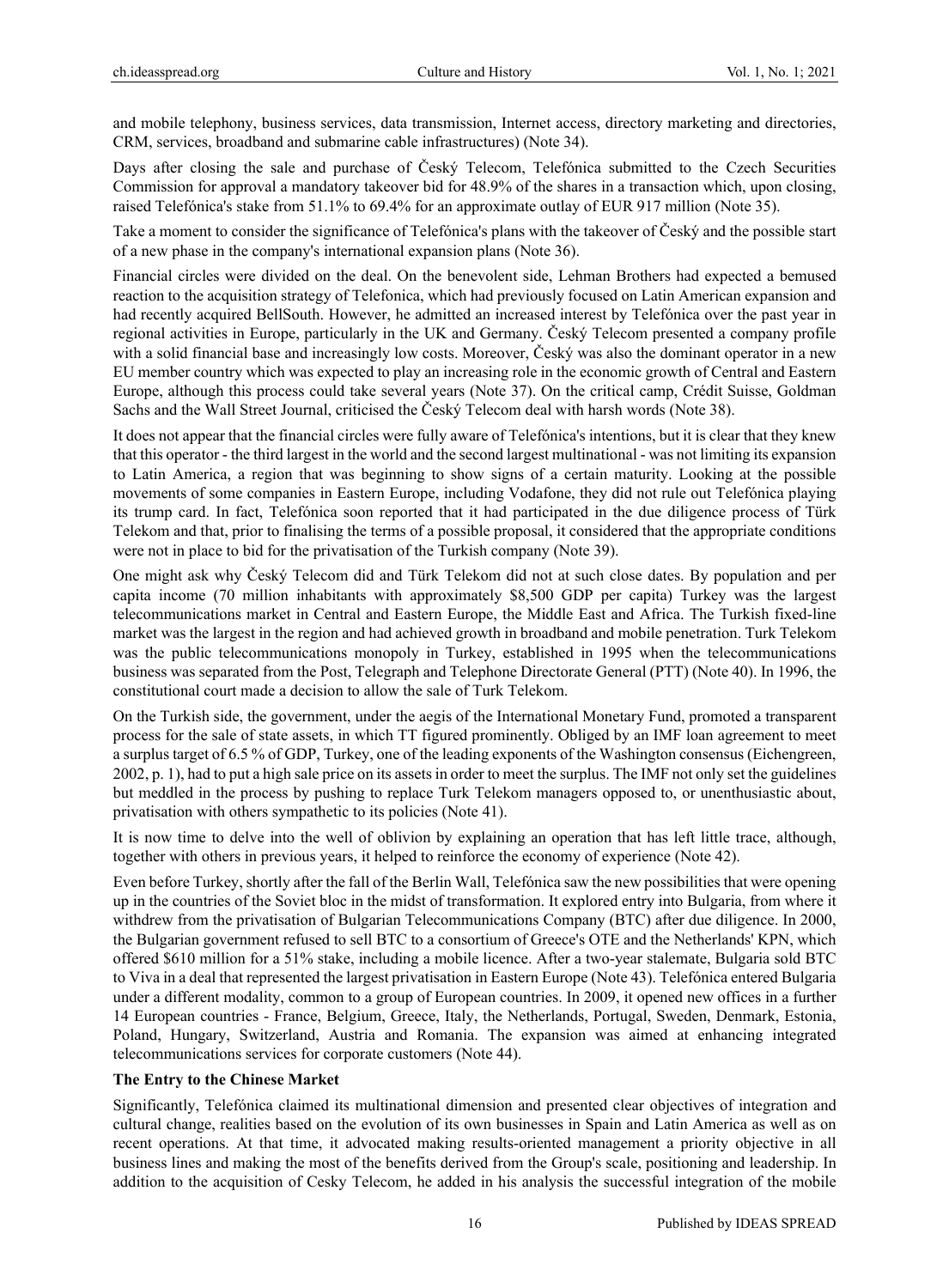operations acquired from BellSouth, the strategic investment of 5% in China Netcom and the planned addition to the Group of the UK's O2, with a significant presence in the UK, Germany and Ireland (Note 45).

Telefónica de España's entry into China's state-owned telecoms - the climbing of the Chinese wall - through a strategic alliance with China Netcom (CNC) and a \$290 million contribution for a 2.99 per cent stake in this fixedline company, the second largest in the country after China Telecom, gave Telefónica access to a region with great potential and opened up a fertile avenue for collaboration between the two companies (Note 46).

Far from improvisation, the operation required some time to mature, with moments of limited success. In 2005, Telefónica even created an office in Beijing with the aim of sounding out the possibilities in that country, a move prior to direct investment that is very dear to some of the great theories of internationalisation, such as the Stockholm or Nordic school (Note 47).

The plan was to be implemented in phases over a relatively short period of time, so that the initial percentage would be up to 5% of CNC's capital, with a total investment of 400 million to qualify for the right to appoint a member to the board of directors. In this feature the agreement depended on external factors, such as the relaxation of foreign investment imposed by China's entry into the World Trade Organisation (WTO) in 2001, which allowed a Western group to control up to 49% of fixed-line operators from 2008. The difficulty of the gamble was obvious, as were the benefits of Netcom eventually controlling Hong Kong's fixed and mobile communications and becoming an integrated operator by acquiring one of the 3G mobile licences (Note 48).

The strategic cooperation agreement encompassed virtually all activities of the two operators, from joint purchasing to network and customer management, to R&D of new products and services. More precisely, the possible areas of cooperation between the parties included ten topics: international business area; the existing business of the company and its parent company; the provision of telecommunications companies and services in the southern provinces of the PRC; business call centre; management exchange with Telefónica and company executives every six months during the term of the agreement; cooperation and exchange in many areas; cooperation in the purchase of technology, terminals, infrastructure, distribution or usage rights and other components; technology assistance and knowledge transfer provided by Telefónica in various areas; provision of mobile service and other mutually agreed forms of cooperation (Annex 2) (Note 49).

Telefónica faced risks arising from a number of technological and regulatory factors: markets subject to intense technological renewal that required constant technological innovation; subjection to the terms and conditions imposed by the governments of each country when granting licences to provide services; user animosity towards mobile telephony due to the potential health problems caused by radio electric emissions (Note 50).

To these were added the specific risks of the Telefónica Group, starting with country risk (investments in Latin America) and continuing with those associated with the management of exchange rate or interest rate risk; relations with partners in joint ventures not controlled by Telefónica; the greater solvency risk arising from acquisitions and, therefore, greater financial vulnerability and less strategic flexibility; acquisitions and business integrations and, finally, litigation and other legal proceedings pending before courts and arbitration bodies in the various countries.

If we look at country risks, we find up to seven elements of a political, regulatory, monetary, fiscal and economic policy nature. In detail, they related to possible abrupt changes in policies and/or regulation; devaluation of local currencies or imposition of restrictions on the exchange rate regime or on capital movements; negative equity situation in Group subsidiaries and consequent recapitalisation or start of the dissolution process due to the effects of inflation and/or possible devaluation of local currencies; possible public expropriation of assets; possible imposition of excessive taxes or duties; possible political changes that could affect the economic or business conditions of the market in which it operates; the possibility of economic crises, or situations of political instability or public unrest, which could adversely affect the Group's operations in these countries.

In addition, and from a general perspective, country risk also had an impact on the Group's market value in these countries, revenues, dividends and management payments for these companies. An adverse economic situation in these regions could affect demand, consumption and the exchange rate in these countries (Note 51).

The Turkish financial community received with deep unease the decision of Telefónica, considered the overwhelming favourite to buy Turk Telekom because of its financial, operational and management expertise needed to modernise the fixed line monopoly (Note 52).

The privatisation of TT dated back to the early 1990s and had encountered repeated delays, legal obstacles, adverse political sensitivities, disputes over the terms of reference and outright cancellation of internal sales. Because of this long history of failed privatisation attempts, there was little doubt about the likelihood of a successful outcome. After two failed attempts to sell 20% of TT in September 2000 and 33.5% in May 2001, at the end of 2004, the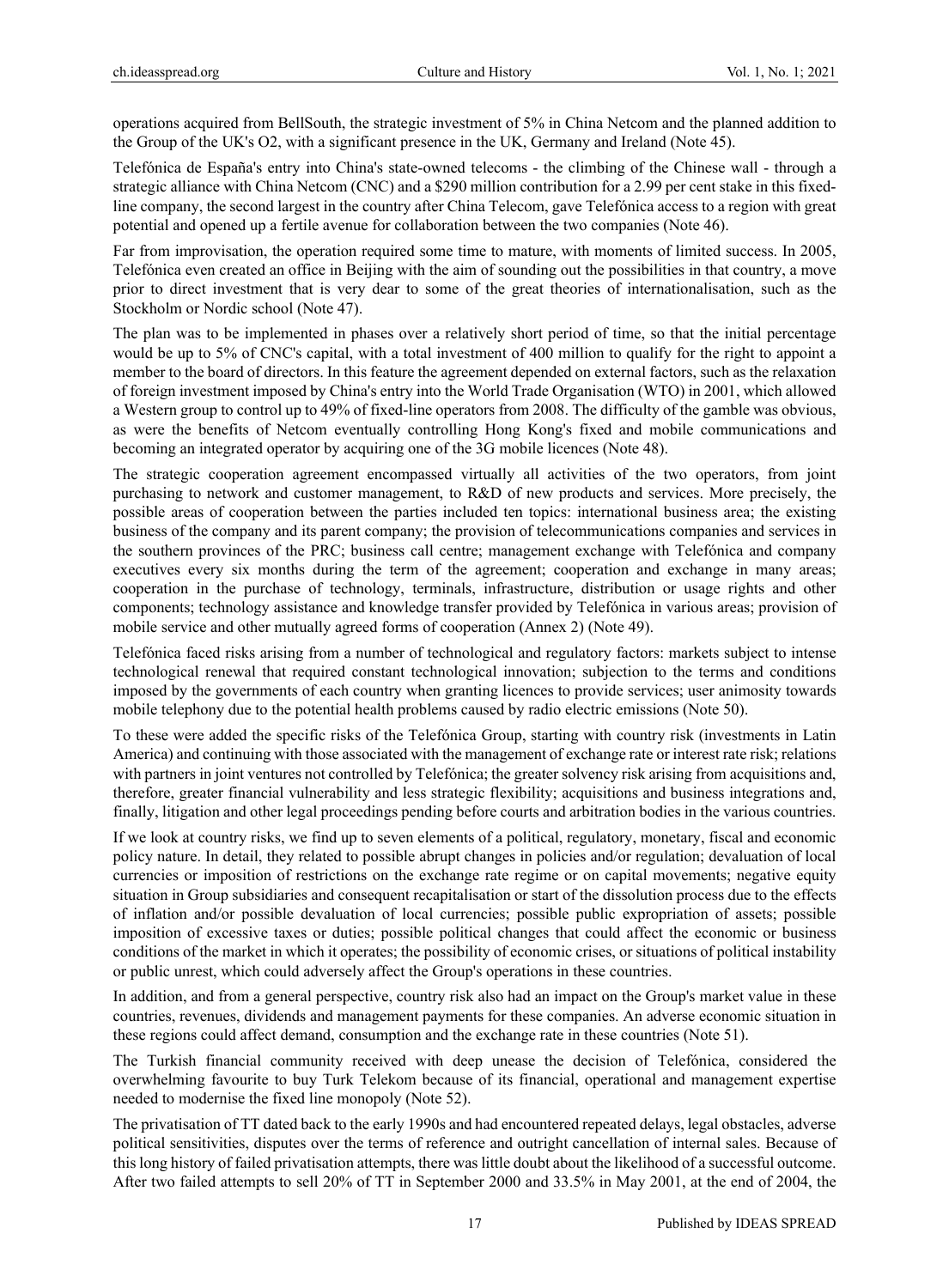Turkish privatisation agency announced the opening of the tender for the privatisation of 55% of Turkey's fixedline telecommunications monopoly, Turk Telecom (TT), for which a "strategic investor" was sought (Note 53).

After an initial enthusiastic response, the thirteen qualified bidding groups were reduced to eight. Telefónica was joined in dropping out by four others - Belgacom, Malaysian Multi Global Link, South Korean SK Telekom and Turkish MNG/MAPA Company. Three foreign contenders remained in the running, the most enthusiastic ones - Telecom Italia, considered one of the front-runners, and Emirates Telecommunications Corp (Etisalat)/Dubai Islamic Bank/(Turkish) Cetel Calik Enerji (recent winner of the Albania Telecom bid) and Saudi Oger Telecom and five local competitors, still looking for partners: Koc Holding (prominent business group which had broken the partnership with the Sabanci group, the country's second largest conglomerate which intended to bid alone; Dogan Companies Group (leading Turkish media group); OYAK (army pension mutual); Turktell Bilisim Servisleri (subsidiary of mobile leader Turkcell), leading a joint venture; finally, Turkish Privatization Investors (Note 54).

But come to the motivations. These had a strong strategic overtone, namely the high opportunity cost of the deal due to competing investment opportunities and concerns expressed about the valuation and management of Turk Telekom's 40% stake in Avea's mobile operator. To add to the confusion, Telecom Italia, one of the main bidders - owner of a 40% stake and management control of Avea - announced its withdrawal from Avea if it does not emerge victorious in the bidding for TT. An additional argument for Telefónica's decision is the lack of interest shown by American and European companies, led by Deutsche Telekom, which have been unsuccessfully courted by the Turkish authorities. In fact, already in 2001 the Turkish privatisation agency gave priority to the German company in the roadshow aimed at potential buyers of a minority stake in the telephone monopoly (Note 55).

It is not explicitly stated, but the due diligence process should undoubtedly have revealed an atmosphere of uncertainty to Telefónica's experienced staff, which is also apparent to other observers. No less than 61,000 employees would be affected by the privatisation of the company and the administration could put obstacles in the way of a perceived low price for one of the "jewels in the crown", as it did in the decision to cancel the tender for the Tekel tobacco company. Not to mention resistance from the Turkish establishment to the privatisation of a strategically important asset or pressure from trade unions. Another challenge to privatisation was the lack of clarity in the government's plans to liberalise the telecommunications sector, creating potential uncertainty in the valuation of TT by investors (Note 56).

Times were not exactly good for business investors (Note 57). The recent purchase of the Czech Český Telecom and critical reactions from financial sectors must also have weighed on the decision to give up a large market of 70 million inhabitants and with great growth potential but in need of heavy investment and management effort. In fact, the markets sent clear signals of their aversion to risks that would have been taken by Telefónica, which closed higher after announcing its resignation from Türk Telekom (Note 58).

# **4. Entering New and Unexplored Markets in Non-Continental Europe: O2**

The frenzy of mergers and acquisitions in the telecommunications industry prompted Telefónica, then the world's fifth largest operator by market value, to secure its presence in Europe in order to provide services in markets where the Group was not already present and to take advantage of growth opportunities or increase its service portfolio in other markets it already served (Note 59). In addition to BellSouth's acquisitions of assets in Latin America and the acquisition of Český Telecom, the purchase of the British mobile operator O2 brought European scale to Telefónica and was considered a landmark transaction in the process of consolidation of European telecommunications operators (Note 60). The literature pointed to the acquisition of O2 as a means of broadening Telefónica's reach across different markets and technologies (Note 61).

In fact, Telefónica's first steps in this area bear the label of a merger rather than an acquisition. The Spanish operator approached Dutch KPN NV to start negotiations on a wide range of issues, ranging from the possibility of full or partial integration of their businesses. Some reports went so far as to further specify the intentions, which were based on a joint venture with Telefónica holding 60% and the semi-public KPN 40% - more than 40% of its capital in the hands of the Dutch state. The bet meant the creation of a telecommunications giant worth 160 billion euros (Note 62).

It all came down to a tentative attempt in the context of other potential alliances with KPN. Telefónica and the Dutch operator suspended their merger talks by mutual agreement because they considered that the circumstances were not ideal. After six weeks of negotiations, the hard core of the operator, formed by BBVA and La Caixa, joined with two independent directors to bring the operation to a halt. Moreover, the operation did not have the approval of the Spanish government, which made acceptance of the merger between Telefónica and the operator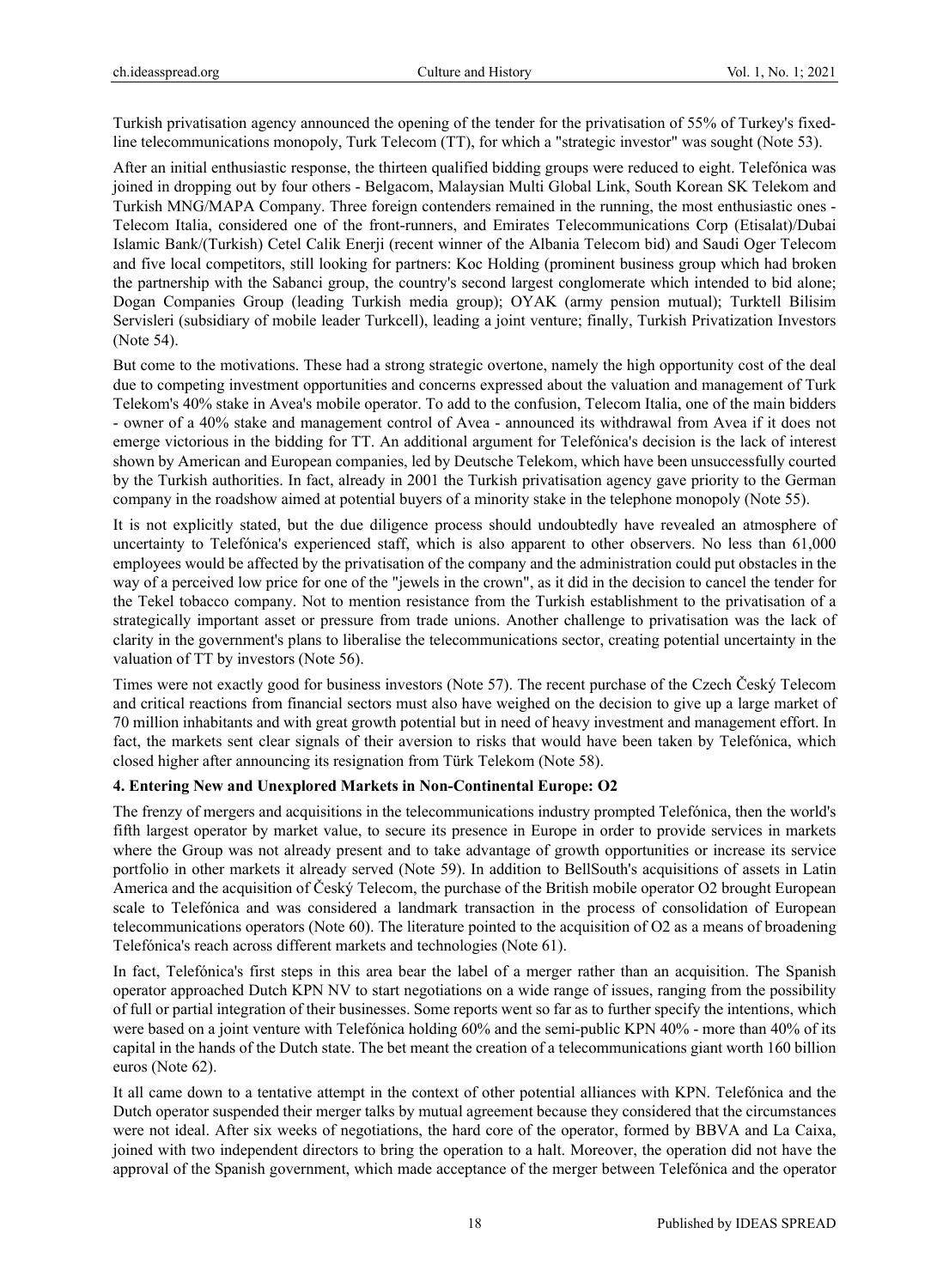KPN conditional on the Dutch government's irreversible and immediate relinquishment of its position as the company's main shareholder (Note 63).

The Spanish company then turned its sights on O2, the UK's largest incumbent telephone service company in 2001. Based in Slough, O2 had 15,000 employees and 24.6 million mobile customers in its home country, Ireland and Germany (Note 64).

It is necessary to pause to look at Telefónica's argument. The acquisition of O2 contributed to raising growth (fastest growing operator), achieving scale (increasingly important to better serve customers and expand efficiency by entering Europe's two largest markets with critical mass; integration of O2 to generate considerable synergies), rebalancing the portfolio (diversified exposure across businesses and regions) and gradual growth financially. These advantages ensured the industry's best combination of growth and cash returns through an offer that provided O2 shareholders with compelling value, price certainty and rapid execution (Note 65).

O2 meant a high quality asset to build Telefónica, a strong financial performance and expectations of superior cash flow growth. However, Telefónica highlighted differences in the different territorial constituents of O2. In the UK O2 was a high-growth operator in the largest European mobile market, while in Germany it meant obtaining critical mass and higher ARPU and strong upside potential and comparable in size to recent transactions; finally, O2 Ireland and Airwave offered an attractive operating profile (Note 66).

In November 2005, the Commission of the European Communities received a notification of a concentration whereby Telefónica S.A. acquired control of O2 Plc by means of an irrevocable takeover bid to acquire all the shares of O2, announced on 31.10.2005 and subsequently extended to January 2006. The Commission concluded that the transaction fell within the scope of the Merger Regulation and did not raise serious doubts as to its compatibility with the common market and the EEA Agreement. The concentration also had a Community dimension within the meaning of Article 1(2) of the Merger Regulation. Both parties provided telecommunications services at the retail level with significant differences. While O2 offered only mobile telecommunications services, Telefónica was active in fixed and mobile telephony. Both players offered international roaming services on their networks in different countries. In addition, they provided advanced pan-European mobile telecommunications services to multinationals (Note 67).

Telefónica financed the acquisition of O2 with a £17.9 billion (approximately EUR 26.4 billion) bank credit facility underwritten by Citigroup, Goldman Sachs and Royal Bank of Scotland. Their objective in structuring the transaction was to maintain the A rating or at worst to downgrade it by one notch. The financing came at the cost of significantly increasing the Company's indebtedness and lowering the Company's credit rating from the major rating agencies. In 2006, the loan was partially repaid through several long-term bond issues and the partial use of the Group's available cash. In addition, mid-December 2006, the terms and conditions of this loan were amended for the amount remaining at that date (£7 billion), extending its duration. Obviously, the purpose of reducing indebtedness could disarm Telefónica to face competitive threats, to take advantage of attractive acquisition opportunities or to draw on cash resources. On the other hand, failure to meet the target would lead lenders to deny new loans and significantly reduce existing loans as they mature. In addition, such a failure could result in further downgrades of Telefónica's credit rating and, consequently, limit the Company's ability to raise long-term funds in the capital markets (Note 68).

# **5. Conclusion**

In the new millennium, Telefónica continued the strategy of internationalisation that had begun substantially two decades earlier but now under the new era of the convergence of telecommunications and IT and in the transition to the predominance of the mobile telephony. The new phase was dominated by a selective strategy, which took the form of entry into open markets in large European countries and others with high growth potential in Eastern Europe and China. At the same time, markets that had been explored, including Turkey, were discarded.

It has been said that Telefónica's access to Europe was swift and decisive. To a certain extent, this is borne out by the figures, since in just two years, between 2004 and 2006, the continent went from contributing just over 4% of the company's revenues to 26%. A closer reading points to a slow start because Telefónica had already been in different segments of the European market for a number of years. What happened was a major leap, not without previous failures.

# **6. Annexe**

The Company is pleased to announce that the Company has entered into a SAA with Telefonica on 14 November 2005. Pursuant to the terms of the SAA, the Company and Telefonica shall build on the memorandum of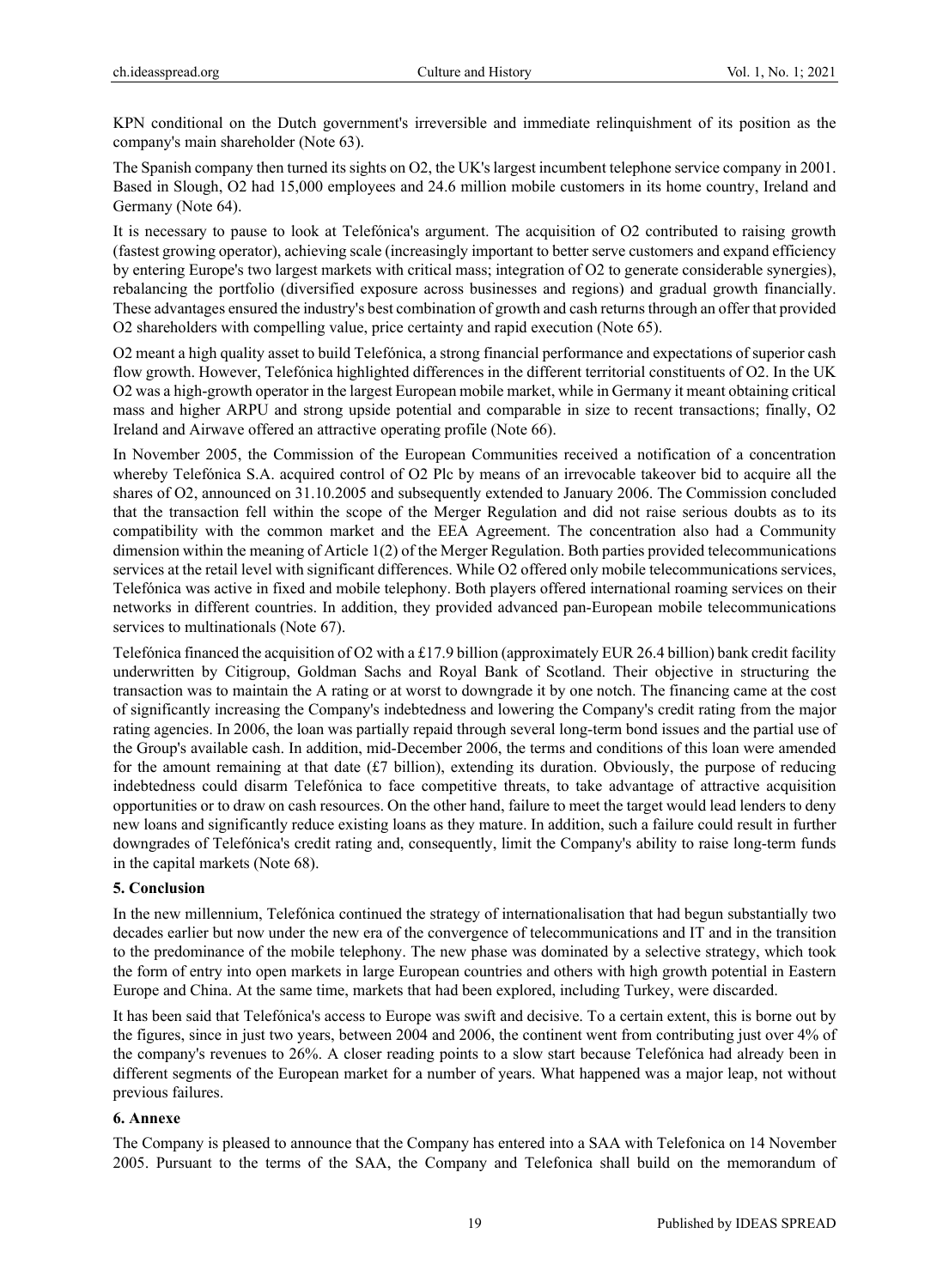understanding signed between them on 21 July 2005 to negotiate in good faith a strategic relationship for cooperation in a broad range of areas.

## Areas of strategic co-operation

Subject to Telefonica becoming the beneficial owner of not less than the Threshold Percentage and compliance with applicable laws, the Company and Telefónica will, for a period of 6 months from the date of this Agreement, use reasonable efforts to negotiate in good faith a strategic relationship for cooperation in the following areas.

The possible areas of co-operation between the parties include: (a) international business area (including voice and IP Peering and IP MPLS); (b) the existing overseas business of the Company and its parent company subject to due diligence, agreeing on valuation and obtaining necessary approvals; (c) subject to due diligence, agreeing on valuation and obtaining necessary approvals, the provision of telecommunication businesses and services in the southern provinces in the PRC; (d) call center business (including worldwide call center services for Beijing Olympics 2008 and joint call center for outsourcing services); (e) management exchange involving senior managers from each of Telefonica and the Company for every six months during the term of the SAA; (f) cooperation and sharing in the areas of business development, network operations, customer acquisition and management, technology implementation, sales, marketing and branding in the PRC; (g) co-operation in the purchasing of technology, end-user equipment, infrastructure, distribution or usage rights and other components required to provide both fixed-line, broadband and wireless communications services; (h) technological assistance and knowledge transfer provided by Telefonica in the areas of value-added services, business solutions for smalland-medium-sized enterprises, IPTV solutions, mobile content services and other related areas; (i) the provision of mobile service, including, but not limited to, infrastructure, distribution or usage rights and other components required within the PRC when any mobile service licence has been issued in favour of the Company or its parent company; and (j) other forms of co-operation as may be mutually agreed by Telefonica and the Company (other than the areas set out in (a) to (i) above).

#### Information on the Company

The Company is incorporated in, and its shares are listed on the Stock Exchange and its ADSs are listed on the New York Stock Exchange. The Company is a leading fixed-line telecommunications operator in China and a leading international data communications operator in the Asia-Pacific region.

## Information on Telefónica

Telefonica is an independent third party not connected with the Directors, chief executive or substantial shareholders of the Company or any of its subsidiaries or any of their respective associates. Telefonica is one of the largest telecommunications operators in the world with a strong track record of developing and operating across 18 countries in Europe, Latin America and Africa. Telefonica currently manages approximately 140 million customers in its operations worldwide.

## **7. General**

The Company will negotiate in good faith with Telefonica as to the form and the terms of co-operation to be set out in separate definitive agreements and such agreements may or may not ultimately be entered into. No further indication can be given by the Company of the timing and details of the co-operation at this stage. Further announcements will be made by the Company when the terms of the separate definitive agreements are finalised and a director nominated by Telefonica is appointed to the Board.

The SAA may or may not become effective. In the meantime, investors are advised to exercise caution in dealing in the securities of the Company.

## Definitions

"IP MPLS": Internet Protocol Multi Protocol Label Switching

"IP Peering": the act of one national Internet backbone provider accepting and passing traffic from another national provider.

SECURITIES AND EXCHANGE COMMISSION, WASHINGTON, D.C. 20549, Report of Foreign Private Issuer Pursuant to Rule 13a-16 or 15d-16 of the Securities Exchange Act of 1934 For the month of November, 2005.

## **Acknowledgments**

This study is assigned to the Centre d'Estudis 'Antoni de Capmany' d'Economia i Història Econòmica, Department of Economic History, Institutions and Policy and World Economy, Faculty of Economics and Business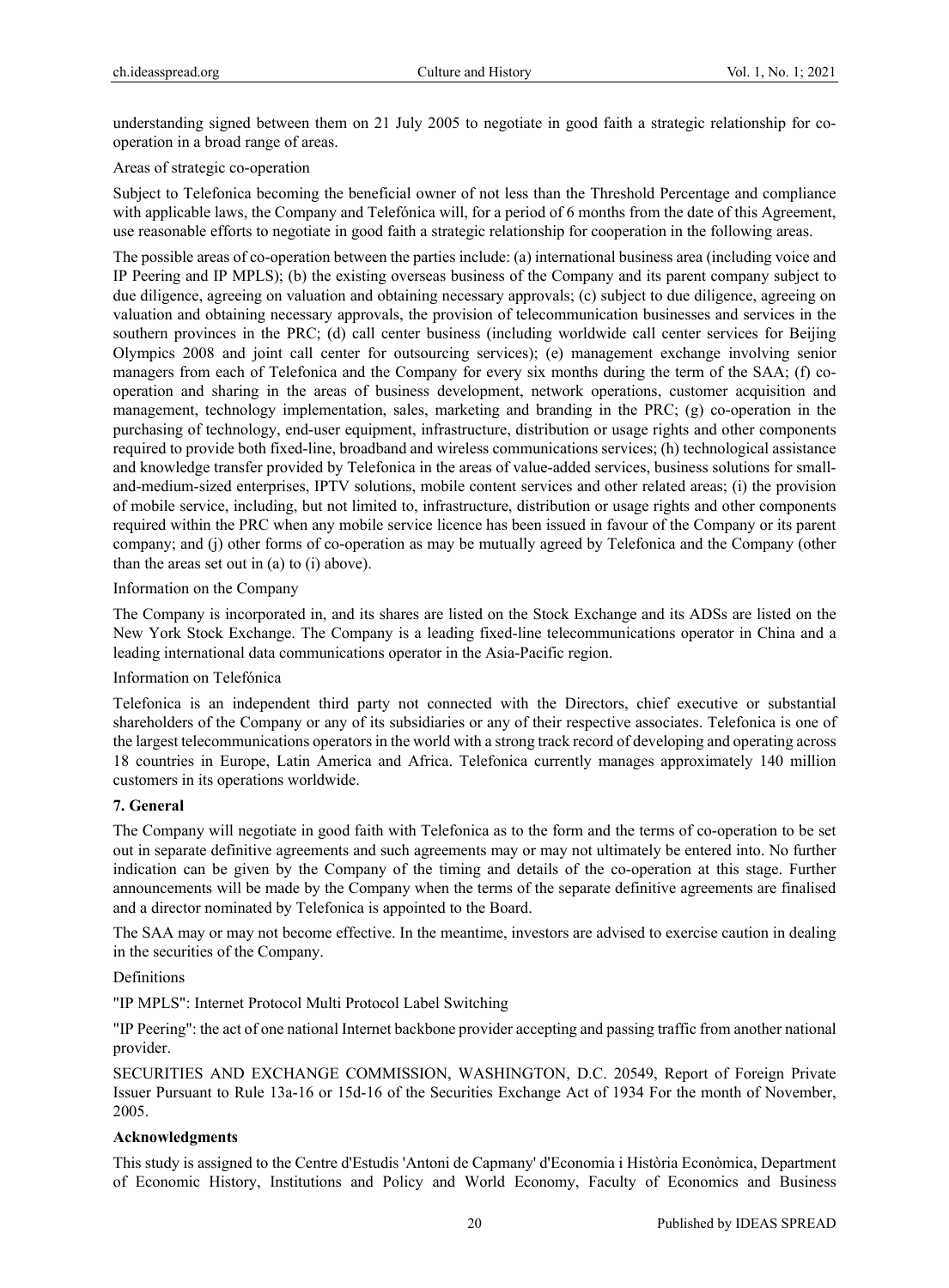(Universitat de Barcelona, Spain). I would like to thank those responsible for supporting my research as well as the editors and reviewers of this Journal.

#### **Primary Sources**

Securities and Exchange Commission, Nueva York

Telefónica

#### **The Public Library of US Diplomacy**

#### **Oral source**

Alejandro Díaz Garreta, Interviewed by the author, Madrid, 17 July 2013.

Luis López-van Dam, Interviewed by the author, 18 April and 13 May 2013.

Fernando Panizo, Interviewed by the author, 1 February 2017.

#### **Newspapers Library**

*Business Wire* 

*Cinco Días* 

*El Mundo*

*El País* 

*Expansión*

*Le Monde*

*L'Express* 

*The Financial Times* 

*TotalTelecom* 

## **References**

- Bel, G., & Trillas, F. (2005). Privatization, corporate control and regulatory reform: the case of Telefonica. *Telecommunications Policy, 29*(1), pp. 25-51. https://doi.org/10.1016/j.telpol.2004.09.003
- Bruce, R., & Macmillan, R. (2002). *Telecommunications in Crisis: Perspectives of the Financial Sector on Regulatory Impediments to Sustainable Investment*. London: Debevoise & Plimpton.
- Calvo, A. (2019). Technological change, opening and internationalization of Spanish telecommunications. The transition to the third generation of mobile telephony. *Harvard Deusto Business Research*, *8*(1), 3-30. https://doi.org/10.3926/hdbr.196
- Calvo, Á. (2016). *Historia de Telefónica: 1976-2000*. *Las telecomunicaciones en la España democrática*. Barcelona: Ariel/Fundación Telefónica.
- Calvo, Á. (2016a). Strategic Alliances in the European Industries of the Third Industrial Revolution. *Journal of Evolutionary Studies in Business, 2*(1), 235-265. https://doi.org/10.1344/jesb2016.2.j018

Casaldáliga, N. (2004). *Campofrío. A growing company in a mature market*. Madrid: EOI.

- Chambers & Partners. (2000). *Chambers & Partners global: The world's leading lawyers 2000-2001*. London: Chambers & Partners.
- Chen, B. (2007). *China Netcom Group International Strategy and Opportunities for Foreign Investors*, Information Gatekeepers, May.
- Chen, J., & Shi, Huici. (2008). *Mergers and Acquisitions in China: Impacts of WTO Accession*. Chentelham: Edward Elgar.
- Chorafas, D. N. (2006). *Strategic Business Planning for Accountants: Methods, Tools and Case Studies*. Oxford OX: Elsevier.
- Cook, S. A. (2007). *Ruling But Not Governing: The Military and Political Development in Egypt, Algeria, and Turkey*. Baltimore: JHU Press.
- Eichengreen, B. (2002). Crisis Prevention and Management: Any New Lessons from Argentina and Turkey?", World Bank, Washington, pp. 1-35.
- Fung et al. (2011). *Foreign Direct Investment in Cross-Border Infrastructure Projects*, ADBI Working Paper 274.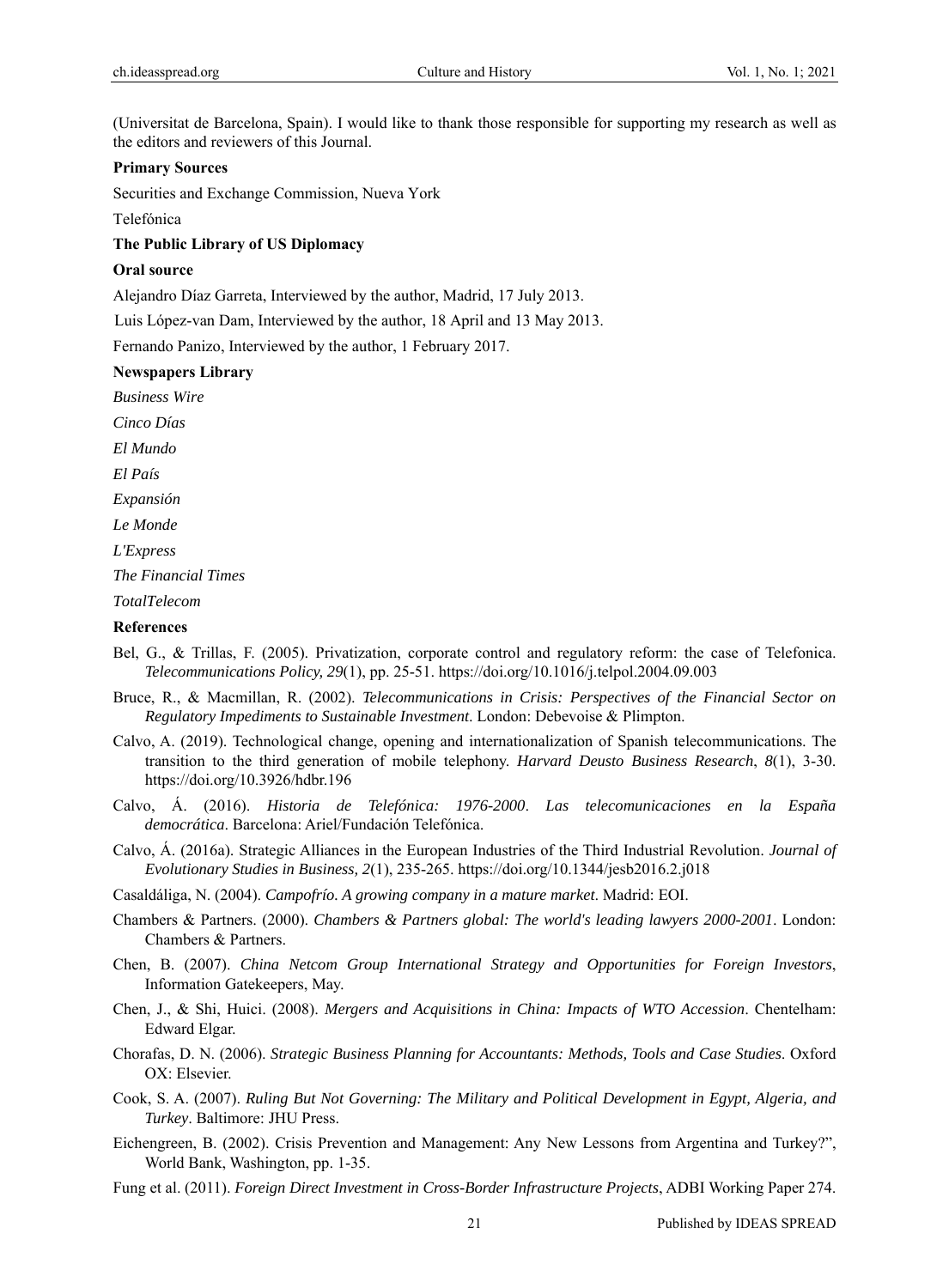Tokyo: Asian Development Bank Institute. https://doi.org/10.2139/ssrn.1800472

- Gültekin, B. (2010). *The Privatization of Turk Telekom: Case Study,* Private Equity Workshop, Tenth Annual Private Equity Conference at the Federal Reserve Bank of Chicago International Private Equity: Southeast Europe Region, July.
- Hulse, J. (2007). *China's Expansion Into and U.S. Withdrawal from Argentina's Telecommunications and Space Industries and the Implications for U.S. National Security*. Carlisle PA: Strategic Studies Institute. https://doi.org/10.21236/ADA471923
- Immigration and Refugee Board of Canada (1999, March 1). *Bulgaria: Corruption in the privatization of the Bulgarian Telecommunications Company or other government-owned enterprises; involvement of organized crime, and protection available to whistleblowers.* BGR31249.E.
- International Telecommunication Union (2002) *2002 World Telecommunication Development Report*, *18-27 March*. Istanbul, Turkey: World Telecommunication Development Conference.
- Jelassi, T., & Enders, A. (2005). *Strategies for E-business: Creating Value Through Electronic and Mobile Commerce: Concepts and Cases*. Harlow: Pearson Education.
- KPMG Auditores. (2005). *Informe de experto independiente en relación con el proyecto de fusión por absorción de Terra Networks, S.A. por Telefónica, S.A*., on-line.
- Moragas, V. (2011). *La adquisición de O2 por Telefónica: valoración de una operación de referencia en el sector de las telecomunicaciones europeas,* Barcelona: Escola Tècnica Superior d'Enginyeria de Telecomunicació.
- Mourdoukoutas, P. (2015). *Business Strategy in a Semiglobal Economy*. London: Routledge. https://doi.org/10.4324/9781315705989
- *OECD* (1997). *Economic Surveys: Bulgaria 1997*. Paris: OECD.
- OECD (2000). *Regulatory Reform in the Telecommunications Industry*. Paris: OECD.
- OECD (2002). *OECD Reviews of Regulatory Reform: Turkey 2002 Crucial Support for Economic Recovery*. Paris: OECD. https://doi.org/10.1787/9789264199255-8-en
- Pederson, J. P. (2001). *International Directory of Company Histories.* St. James MO: St. James Press.
- *Proyecto de fusión de Telefónica, S.A. y Terra Networks, S.A.* (2005). 23 February, Madrid.
- Reuvid, J., & Terte, M. (2005). *Doing Business with the Czech Republic*. London: GMB.
- Ross, P. K. (2008). Management strategies in the Czech Telecommunications sector: A comparative study of Český Telecom and T-Mobile. *International Journal of Human Resource Management*, 19(12), 2216-2234. https://doi.org/10.1080/10301763.2009.10669392
- Ross, P. K. (2006). Management strategies in transitional economies: Organisational restructuring and employment relations (ER) at Český Telecom. *Employee Relations, 28*(2), 184-200. https://doi.org/10.1108/01425450610639392
- Securities and Exchange Commission, Form 20-F, 31December 2003, Commission file number 1-9531.
- Securities and Exchange Commission, Form 20-F, 31december 2005, Commission file number 1-9531.
- Sokol, D. D. (2001, Fall). The European Mobile 3G UMTS Process: Lessons From the Spectrum Auctions and Beauty Contests. *Virginia Journal of Law and Technology, 6*, 1-31.
- Telefónica (2001, 24 January). Joint Venture Agreement Telefónica S.A.-Portugal Telecom, SGPS, S. A. Corporate transactions.
- Telefónica (2003, May 28). Terra Lycos minorities buy-out. Corporate transactions.
- Telefónica, S. A. (2004, April). Document for the Registration of Bonds and Derivatives, Annex IV of Commission Regulation (EC) No 809/2004 of 29.
- Telefónica (2005, October 31). "Delivering Balanced Growth and Cash Returns Through Enhanced Scale. Corporate transactions.
- Telefónica. (2002*,* August). *Suplemento al Folleto Informativo Continuado [Supplement to the Continuing Information Bulletin]*.
- The Council of Economic Advisers (2000). *The economic impact of third-generation wireless technology*. Washington: The Council.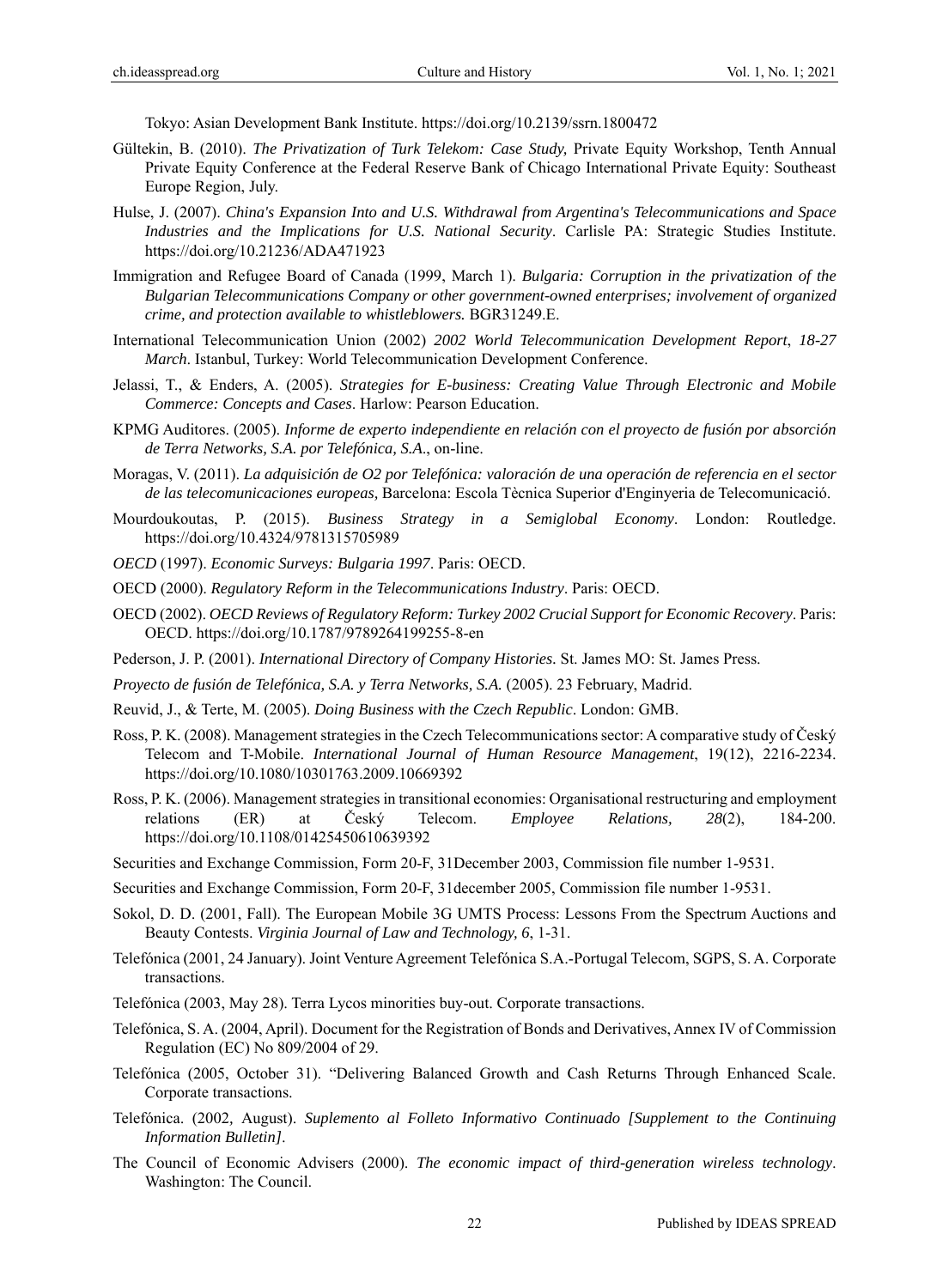- Telecommunication Industry Association. (2001, March 30). Broadband Spectrum: The Engine for Innovation, Job Growth, and Advancement of Social Priorities*,* White Paper.
- United States. Federal Communications Commission (2003). FCC Record: A Comprehensive Compilation of Decisions, Reports, Public Notices, and Other Documents of the …, 18, 21. Washington: Federal Communications Commission.
- United States of America. (2002, January 15). *Before the Securities and Exchange Commission, Accounting and auditing enforcement*, Release No. 1.494, Administrative Proceeding, File No. 3-10.678.

Valor, J. (2004). *Competition in Spain's Telecommunications Sector.* Barcelona: IESE Business.

Yalman, G. et al. (2018) *The Political Economy of Financial Transformation in Turkey.* Abingdon: Routledge. https://doi.org/10.4324/9781315669632

# **Notes**

Note 1. International Telecommunication Union (2002), p. 3.

Note 2. International Telecommunication Union (2002), p. 18. In the USA, telecommunications accounted for 3 per cent of GDP in 1998, after growing at an annual rate of 7 per cent over the prior ten years: The Council of Economic Advisers (2000), p. 1.

Note 3. Fung et al. (2011), p. 5.

Note 4. OCDE (2000), pp. 38-43.

Note 5. Valor (2004), p. 12.

Note 6. *Calvo (2016a), pp. 235-265.*

Note 7. Significant event, 13 February 2003. Under the 2003 alliance, Terra Lycos would become Telefónica's exclusive supplier of the essential elements of the portal, use of the brand and aggregator of narrowband and broadband Internet services and content, whilst reserving for Terra the management and exploitation of advertising. In addition, Terra Lycos would preferentially channel through the Telefónica Group the acquisition, development and commercialisation of content and would preferentially distribute the online content of the Telefónica Group companies; it thus ensured the generation of a minimum annual value equivalent to 78.5 million euros: *El Mundo*, 13 February 2003. The asset restructuring and business integration with fixed telephony operations was the best option to create value for Telefónica and Terra Lycos shareholders: the purchase of minority stakes in Terra Lycos provided an attractive premium to Terra Lycos shareholders, higher than the premium that any other stand-alone company could potentially capture. The transaction enhanced Telefónica's shareholder value and advanced Telefónica's leadership in the Internet and broadband market in the countries where it maintained a presence: Telefónica (2003), p. 14. Telefónica strengthened its alliance with Bertelsmann by acquiring mediaWays, a Bertelsmann subsidiary offering Internet, data transmission and other business services. The aim of this acquisition, for a price of 282 billion pesetas, was to turn mediaWays into a springboard for Telefónica Data's development in Europe: *Computerworld*, 6 June 2000.

Note 8. With registered offices in Barcelona, it was incorporated for an indefinite period of time as Telefónica Comunicaciones Interactivas, S.A. on 4 December 1998.

Note 9. This was supported by the examples of the mergers of France Telecom and its Internet subsidiary Wanadoo and that of Deutsche Telekom and T-Online: Proyecto (2005), pp. 3-5.

Note 10. Increased customer and market share because of the increased responsiveness of the unified firm to competitors' integrated offerings; better position to create new services that optimise the use of Telefónica's network capabilities and fully integrate them into the end-customer service; strengthening the market offering by combining the positive attributes of the Telefónica and Terra brands and thereby reinforcing the leadership of the integrated firm; increasing the scale of operations and, therefore, the possibilities to address innovation projects and to better combine the commercial resources of the two companies; improving the leverage of existing customer bases, through (i) the ability to define and implement a global strategy by customer segment, beyond the current product-based approach; (ii) increasing penetration; (iii) building loyalty of existing customers by reducing churn rates through the bundling of services; (iv) increasing cross-selling of services; and (v) increasing revenues per customer as a result: Proyecto (2005), pp. 3-5.

Note 11. Telefónica, S.A., *Documento de Registro de Obligaciones y Derivados [Registration of Bonds and Derivatives Document],* Annexe IV of Commission Regulation (EC) No 809/2004 of 29 April 2004, pp. 17-20.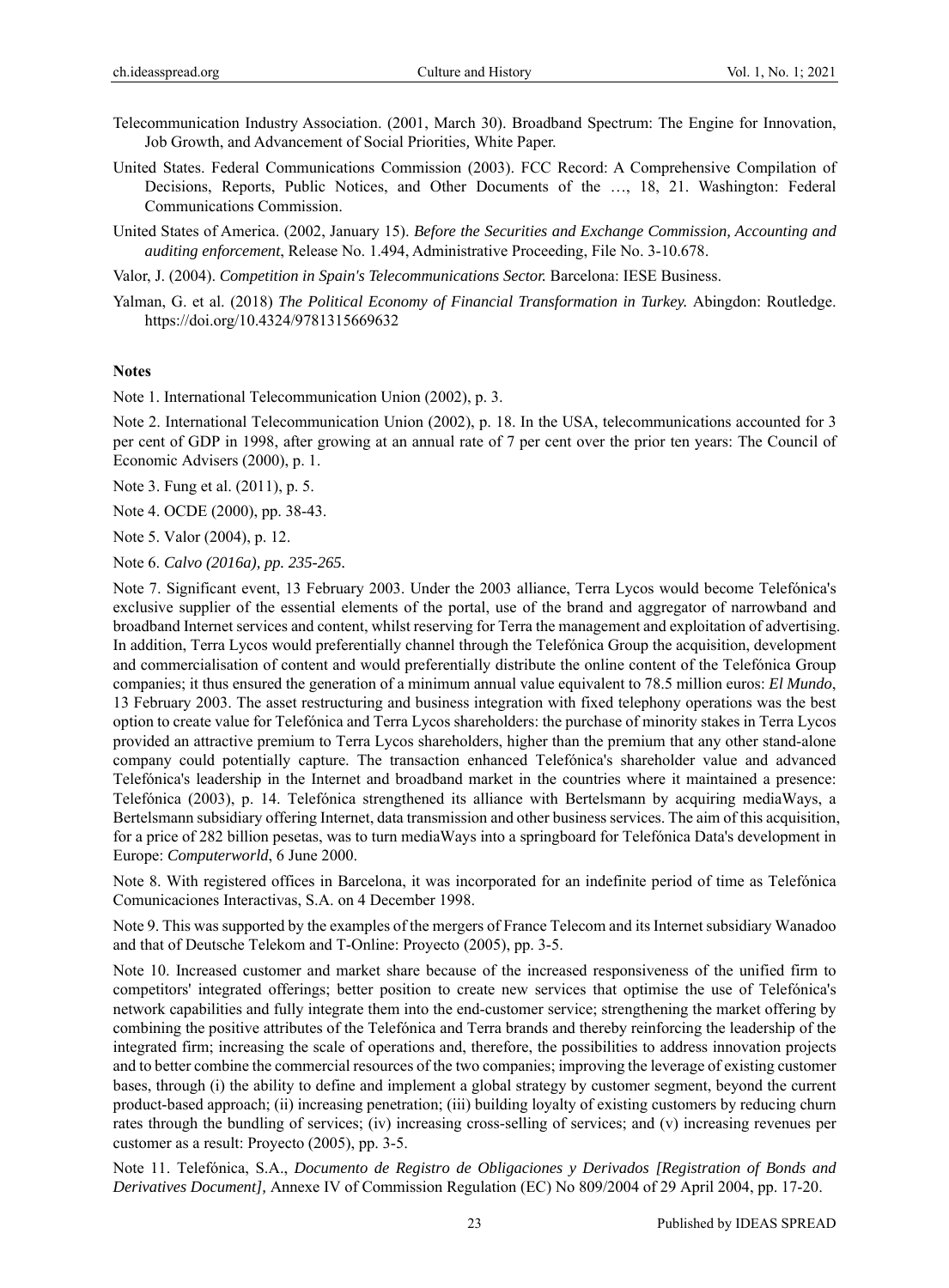Note 12. Telefónica (2001); SECURITIES AND EXCHANGE Commission, FORM 6-K, Commission File Number 1-13758, junio de 2010. Brauw Blackstone Westbroek advised on the creation of the Brasilcel holding company.

Note 13. Telefonica, "Reinforcing our undisputed leadership in the wireless sector in Brazil through the acquisition of Tele Centro Oeste Celular", January 16th, 2003.

Note 14. For details, see Telefónica Móviles, S.A., *Financial statements for 2005, management report and auditor's report,* pp. 16-17. On 30 June 2001 Telefónica merged Telefónica Móviles España, S.A. and Telefónica Móviles Intercontinental, S.A. on the basis of the Balance Sheets closed at 31 December 2000: BORME, 1,558, 13 August 2001, p. 19,846. At the proposal of the Executive Committee of Telefónica, S.A. (9 February 2005). (9 February 2005), the Boards of Directors of Telefónica and Terra Networks, S.A. approved a proposed merger by absorption of Terra Networks, S.A. by Telefónica, S.A. on the basis of two Telefónica shares for nine Terra Netwoks shares: Hecho relevante [Relevant fact], CNMV, 23/2/2005; Proyecto de fusión (2005). We are fully aware of the financial details of the transaction, which show the enormous technical complexity: KPMG Auditores (2005).

Note 15. United States. Federal Communications Commission 2003, p. 14.901. Before the opening to competition from 1998 onwards, BellSouth entered the Peruvian market in an open fight with Telefónica for the mobile segment, acquiring 59% of the shares of Tele 2000 for 112 million dollars: Calvo (2016), p. 316. According to Davila and Elvira (2009, pp. 57-71), "For Telefónica, BellSouth was the ideal target company in terms of both the operational and geographic complementarities. With the acquisition of all the subsidiaries of BellSouth, Telefónica obtained in a single transaction a leadership position in Argentina, Chile, and Peru and gained entry into six new Latin American countries: Venezuela, Panama, Nicaragua, Uruguay, Colombia and Ecuador)".

Note 16. SECURITIES AND EXCHANGE COMMISSION, FORM 8-K, October 13, 2004. Para la expansión latinoamericana de BellSouth, registrada en el estado de Georgia, remitimos a UNITED STATES OF AMERICA (2002).

Note 17. Telefónica Móviles, "Consolidation of leadership in Latin America", March 8th, 2004, p. 17.

Note 18. *The New York Times,* 9 March 2004; Telefónica, Press release, Madrid, 7 January 2005. Other sources lowered customer figures in Latin America to around 41 million, behind Mexico's América Móvil's 44 million: *The Wall Street Journal*, 9 March 2004.

Note 19. For an obligatory reference to this matter, see Calvo 2019, pp. 3-30.

Note 20. *The Wall Street Journal*, 12 October 2000.

Note 21. By 2001, SPT Telecom changes its name to Český Telecom. The cap was raised to 78.1 % if TelSource NV, one of the operator's shareholders, was involved: Reuvid and Terterov (2005), p. 139.

Note 22. Vivendi Universal (France), the media group, was reportedly in talks with the Czech government and approached financial circles about a possible joint bid for Cesky Telecom; however, it was excluded from the list of the most serious contenders: *Telecompaper*, 9 January 2002.

Note 23. *Total Telecom*, 8 August 2002. The figure of 82.6 billion kronor was reported in the press: *New York Times*, 7 April 2005. Český Telecom served almost 4 million fixed lines and controlled 51% of EuroTel, the leading mobile company with 3.4 million customers: *Cinco Días*, 8 August 2002. Texas-based SBC accentuated its plans to withdraw from Europe by announcing the sale of most of its stake in TDC, inherited when it took over rival Ameritech in 1999 with a purely financial rather than long-term intention. TDC was the dominant operator in Denmark with an 84 % share of fixed-line subscribers and 33 % of mobile customers: *Financial Times*, 10 June 2004. See also Ross 2008, pp. 2.216-2.234 and 2006, pp. 184-200. In June 2003, Cesky Telecom purchased from Atlantic West, a 50/50 joint venture between Verizon Communications and AT&T Wireless, a 49 percent stake in Czech mobile operator Eurotel Praha: United States. Federal Communications Commission 2003 p. 14.884.

Note 24. *Total Telecom*, 19 June and 24 July 2002. JP Morgan, advisor to the operation for almost three years, suffered a setback with the suspension: *Financial News*, 3 December 2002.

Note 25. High price for Český Telecom pleases Czech Government, 2005 April 7, 05PRAGUE500\_a. The France Telecom consortium, comprising Blackstone Group, CVC Capital Partners and Providence Equity Partners, was excluded from the privatisation of Cesky Telecom, apparently because it had linked its bid to the setting of a price identical to that proposed to minority shareholders: *El Confidencial*, 30 March 2005.

Note 26. *MPR*, 23 March 2005.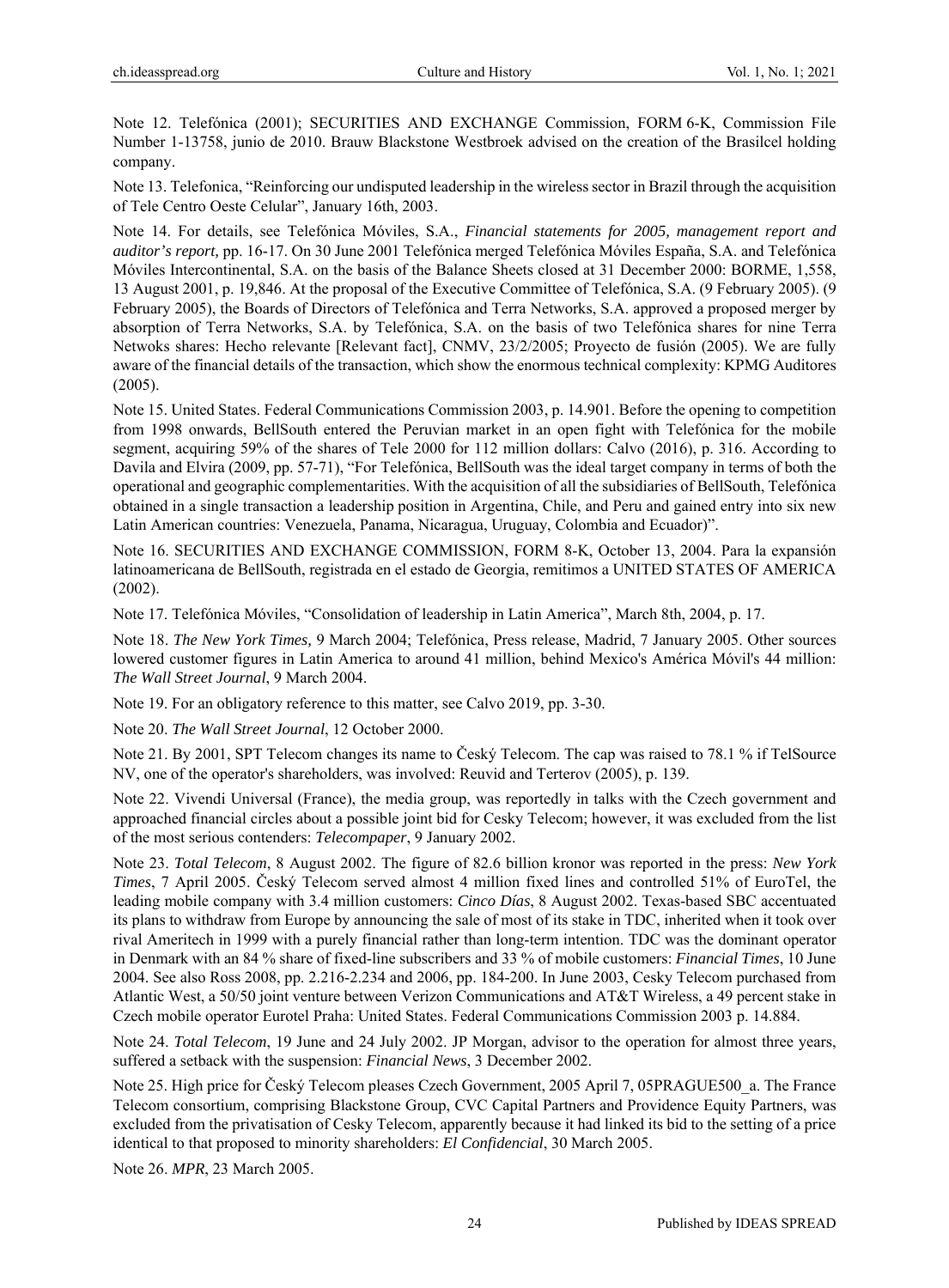Note 27. At that time, 48.9% of CT's shares, at CZK 412.5 (EUR 13) each, were listed on the Prague stock exchange, with a total value of over CZK 65bn (EUR 2.1 bn). PPF would have offered the highest price of all bidders, some CZK 71.3bn (€2.4 bn): *Business Weekly,* 14 March 2005.

Note 28. Julio Linares, Primera Conferencia de Inversores, Rio de Janeiro, 2001.

Note 29. Telefónica, S.A., *Documento de Registro de Obligaciones y Derivados,* Annexe IV of Commission Regulation (EC) No 809/2004 of 29 April 2004, p. 24.

Note 30. Telefónica, S.A., *Documento de Registro.......,* Regulation (EC) No 809/2004 of 29 April 2004. The European Commission did not see in the transaction a significant impediment to effective competition in the EEA or any substantial part of it: European Commission, IP/05/713, Brussels, 10 June 2005.

Note 31. The big press reported the figure of 82.6 billion kronor: *The New York Times*, 7 April 2005; a very close closing according to ThinkSpain, 7 April 2005, p. 1. In fact, the National Property Fund, a state agency, set the Telefónica's offer at SEK 502 (USD 21.50) per share, more than 25 % above the closing share price, a real bombshell, according to an analyst at ING Financial Markets. Swisscom came second with (SEK 79.2 billion), followed by Belgacom (SEK 67.5 billion). Český Telecom, the former fixed-line monopoly, owned the country's largest mobile operator, Eurotel: *The New York Times*, 31 March 2005. Some media included France Télécom in the deal together with the excluded financial groups - The Blackstone Group, CVC Capital Partners and Providence Equity Partners - as the FNM considered that their offers included 'unacceptable' conditions and could 'jeopardise the approval of the transaction': Light Reading, 31 March 2005; according to more certain indications, France Télécom, as well as Vodafone, did not bid: Major European telecoms companies make preliminary offers for Český Telecom: 2005-02-10, The Public Library of US Diplomacy, 05PRAGUE197.

Note 32. ČESKÝ TELECOM, a. s., *Half year report 2005*, p. 2.

Note 33. ČESKÝ TELECOM, a. s., *Half year report 2005*, p. 2*; El Confidencial,* 14 October 2013; *ABC*, 13 April 2005.

Note 34. Commission of the European Communities, Case No COMP/M.4035 -TELEFÓNICA/O2, Regulation (EC) No 139/2004, merger procedure, Article 6(2) non-opposition, 10/1/2006.

Note 35. Telefónica, S.A. (2004); *Telegeography,* 21 September 2005; CFO Santiago Fernández Valbuena admitted a possible bond issue to finance his bid for the remaining 49% of the Czech phone company: *El Confidencial*, 16 June 2005.

Note 36. Some media outlets recalled the violent reaction of the conservative opposition to the high price paid for the entry into Peru, pointing out the relatively small difference with respect to rivals paid by Telefónica in the Czech Republic and the importance of the investment, the highest ever made by a Spanish company in Eastern Europe, including those of Campofrío in Russia or Ferrovial in Poland; the Council of Ministers formally approved the operation: *ABC*, 10 April 2005. Campofrío assumed a minimum investment risk of 3 million dollars Campomos, created at the end of 1989 in Moscow together with a local partner: Casaldáliga, 2004, p. 8; in 2000, Ferrovial acquired majority stake in Budimex, leading construction company in Poland: Pederson 2001, p. 219.

Note 37. *Light Reading*, 31 March 2005. In 2002, Telefónica bought Pegaso PCS, the second largest Mexican mobile operator, for \$87 million (plus the assumption of a debt of another \$1,230 million): Calvo (2016), p. 332.

Note 38. Český Reports: USD 244 million profit for 2004. Lehman Brothers considered "the potential acquisition of Český as positive for Telefónica", clarifying that "the purchase will have no impact on the share's cash returns", which, adding the dividend plus the share buyback plan, would reach a yield of close to 8%. Lehman advised buying at a target price of 17.20 euros per share, giving it a potential of 30% compared to the last close. Ibersecurities reaffirmed its buy recommendation on Telefónica, giving it a 15% revaluation, although it advised entering at around 13 euros. Goldman Sachs downgraded its rating on the company from a "better than sector" recommendation to "in line with sector", noting that the aggressive pricing raised uncertainties about Telefónica's ambition in Central Europe and doubts about the company's future cash return. Standard & Poor's also considered the price offered by Cesky "aggressive". The entities with which the loan was subscribed were ABN Amro, JP Morgan, Royal Bank of Scotland PLC, Banco Bilbao Vizcaya Argentaria, Banco Santander Central Hispano and La Caixa: *El Confidencial*, 5 April 2006, 4 April 2005 and 16 June 2005.

Note 39. CNMV, Relevant facts, 18.194, 21/4/2005. In mid-January, Goldman Sachs did not expect Telefónica to be seriously interested in Turk Telekom, even if it had submitted the necessary documentation; Ibersecurities ruled out that, after the purchase of Cesky, it would bid for Turk Telecom: *El Confidencial*, 4 April 2005.

Note 40. Gültekin (2010); Yalman et al. (2018).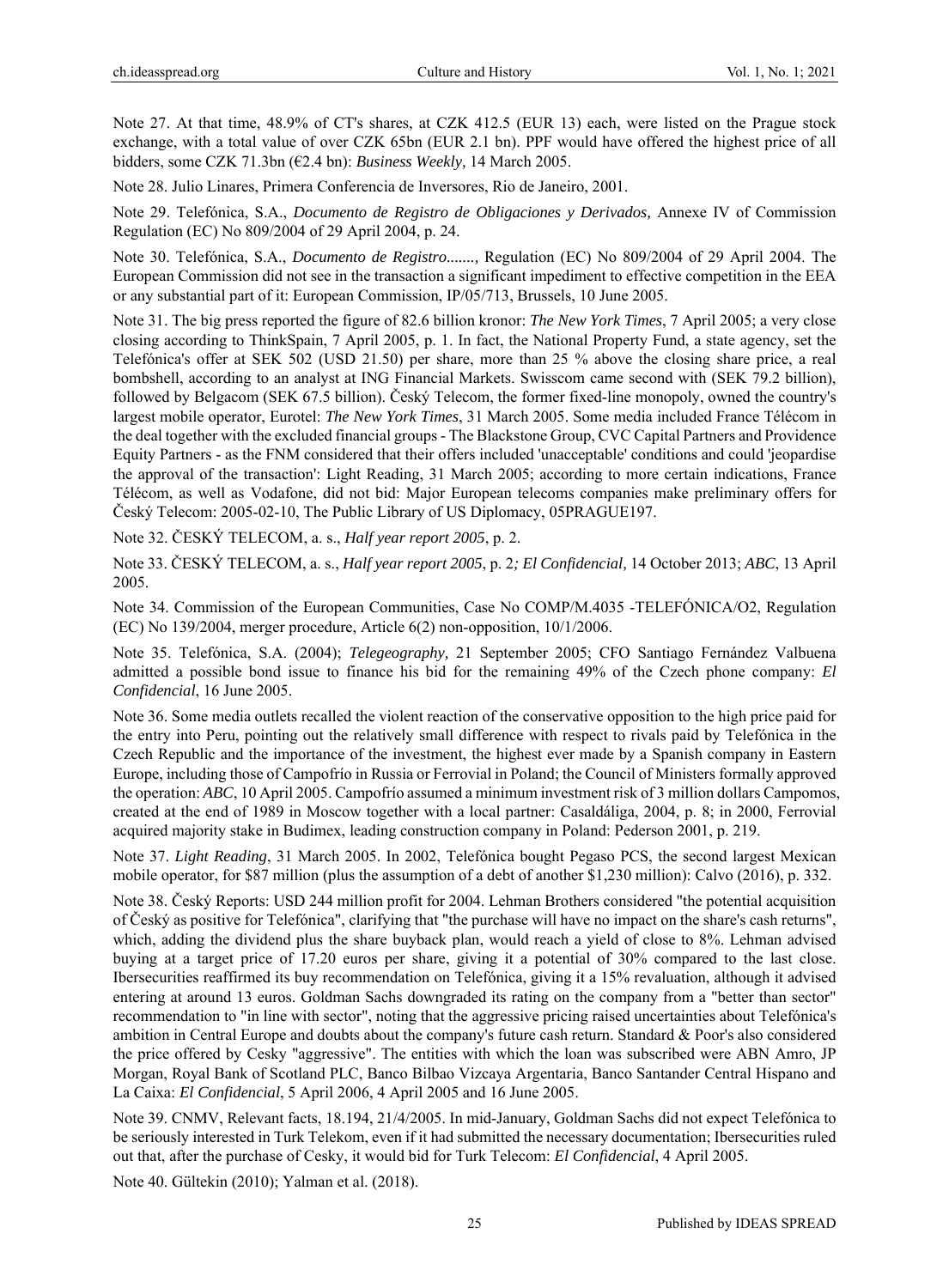Note 41. *Financial Times,* 21 April de 2005; OECD (2002), p. 140; *Arabian Business*, 10 July 2001. President Bush urged Ecevit to proceed with the sale, seen as essential to put the economy on the right track: MEED, 45, 14-26, 2001, p. 19. In mid-1998, the World Bank participated in a round of informal meetings with high-level government and telecommunications representatives from five Eastern European countries, including the Czech Republic, to assess, in cooperation with the European Commission, the state of liberalisation of the telecommunications industry: Bruce et al. (1999), p. 1.

Note 42. We refer to several attempts to enter Eastern and Southern European countries, including Hungary, Russia and Greece: Calvo (2016).

Note 43. The government first declared BTC unavailable for privatisation but revised its decision and in late 1996 placed it on the privatisation 'emergency list' to sell 25 per cent of the company: OECD (1997), p. 138; Immigration and Refugee Board of Canada (1999). Viva Ventures Holding, a subsidiary of the British Advent International, acquired 65% of BTC for 230 million euros and committed to increase BTC's capital by 50 M. EUR, as well as to invest more than 50 M. EUR in the company. 50 million, as well as to invest more than EUR 700 million in the operator, the bulk in the first five years; the bidder planned to cut jobs. In the tender, the Turkish consortium Koc Holding Turk Telekom, the other bidder for BTC, offered EUR 185 M but had foreseen softer staff reductions than Advent: *Novinite*, 30 January 2004.

Note 44. To better serve its multinational clientele, the company also developed a new website; in 1999, Chambers & Partners advised Telefónica Intercontinental in its attempt to acquire shares in Bulgarian Telecommunication Company (BTC), Chambers & Partners (2000); Novinite, 15 September 2009. We have been able to bring up this episode, barely documented, thanks to personal memory: Alejandro Díaz Garreta, Interviewed by the author, Madrid, 17 July 2013.

Note 45. Telefónica, Significant event, 21 December 2005. Several conditions weighed on the Bellsouth deal, for example in Chile where the Tribunal de Defensa de la Libre Competencia approved the merger between Telefónica Móviles and Bellsouth, which created the largest mobile operator in Chile. The agency set some conditions so that the merger would not affect free competition. Telefónica Móviles was seeking to merge its mobile telephony units spread across the continent with those of the American company, to better compete with Mexican giant América Móvil and Italian Telecom: SECURITIES AND EXCHANGE COMMISSION, FORM 6-K, Report of Foreign Private Issuer Pursuant to Rule 13a-16 or 15d-16 of the Securities Exchange Act of 1934 For the month of January, 2005, Commission File Number 001-09531; Emol, 4 January 2005; acquisition of Movicom, for an enterprise value of \$988 million. By combining the operations of Movicom and Unifon, Telefónica Móviles became the leading mobile operator in Argentina (with 5.5 million customers at the end of 2004) and was well positioned to capture a significant part of the high growth potential of the Argentinean mobile market: *Business Wire*, January 11, 2005.

Note 46. Simmons & Simmons advised Telefónica on its strategic alliance with China Netcom: Simmons & Simmons, 12 January 2006. The new Imperial Telephone Bureau opened the government-run telephone service in 1899; from 1949 to 1978 there was a fully protected market; from 1978 to 1994 the reform policy was initiated, from 1994 competition was introduced and in 2000 the monopoly was broken: Chen **(**2007). China Netcom sought out the partnership with Telefonica - the "taciturn lone ranger"- because it was interested in extending its geographical operations of fixed and mobile services. In September 2005, the company strengthened its presence with the purchase of another 2.01 per cent for USD 242 million and a seat on the board of directors: *Financial Times*, 26 October 2004; Hulse **(**2007), p. 16. International telecoms groups were vying to enter the Chinese market, whose mobile penetration rate was around 25 per cent, well below that of developed markets, yet they feared the "big trick of Chinese privatisations": *Financial Times*, October 14, 2005

China Netcom tried other operators, such as Singapore Telecom, Korea Telecom and Japan's NTT, but regulatory uncertainty in China's telecommunications sector deterred potential foreign investors from buying stakes in the operator. China Netcom pledged to present internationalisation as one of its three main strategies. The alliance and cooperation with Telefónica aimed in particular to strengthen Netcom's presence in southern China, where fixedline competitor China Telecom was predominant, and abroad. Telefónica would bring Netcom international management expertise and technology as well as capital. China Netcom was interested in the Latin American market, where Telefónica predominated as an operator: *Financial Times*, 25 July and 15 November 2005.

Note 47. The Beijing office was structured into units and functions so that the pre-sales manager, for example, had the task of dealing with customer requests and helping to provide solutions for customer needs; the multinational business unit and sales support prepared official responses to international tenders and business cases for customer proposals. The office was responsible, among other things, for commercial preparation, marketing campaigns and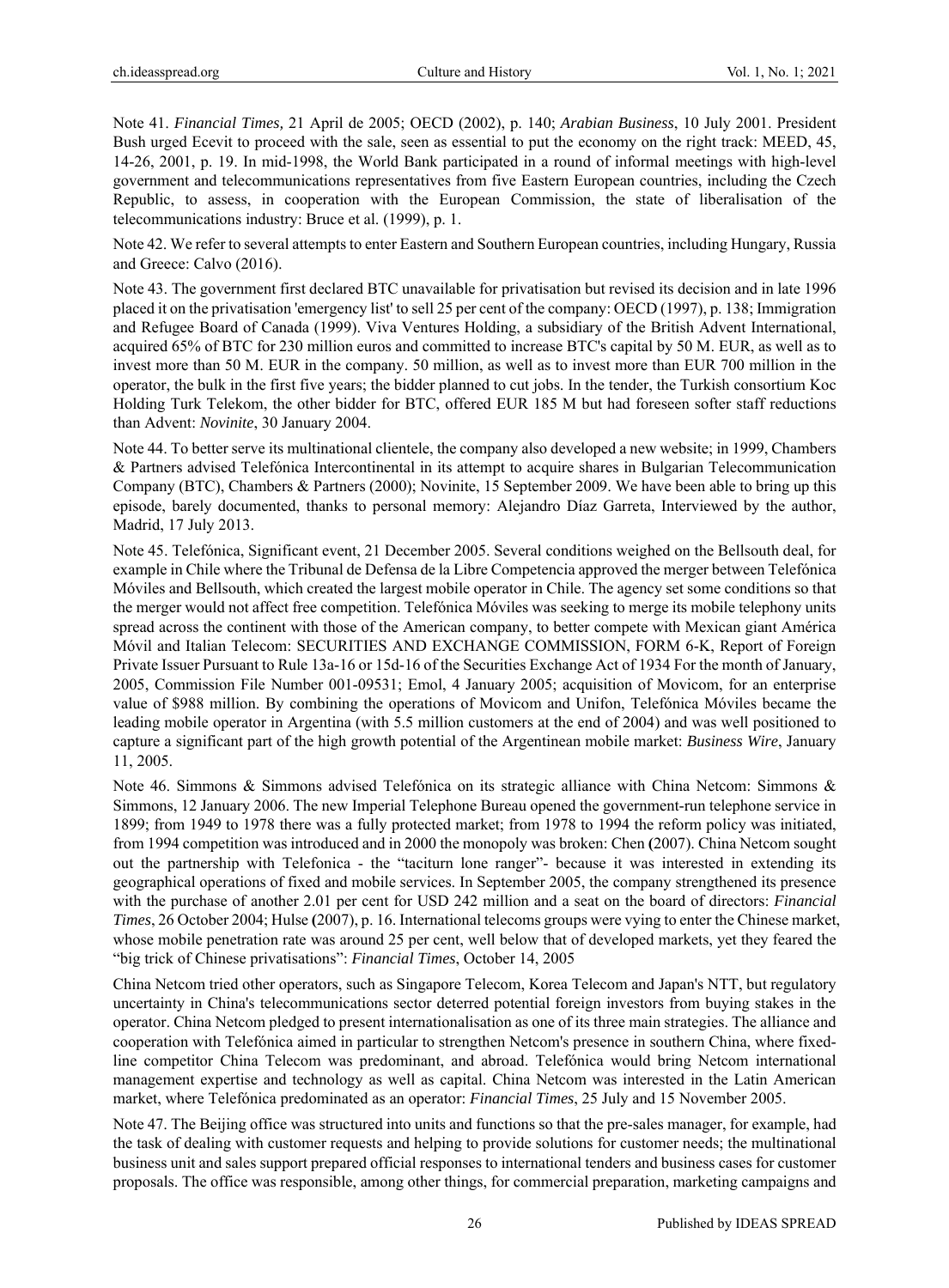monitoring the company's financial situation. Mauricio Sartorius, Telefónica's chief representative in Beijing, said Telefónica's investment in Netcom was for the long term: *Financial Times*, 25 July 2005.

Note 48. With only a fifth of the mobile market, it could have more than 200 million customers by 2015. a booty worth taking a chance on: *Financial Times*, 7 July 2005; Telefónica, *Annual Report*, 2005, p. 16; *Expansión*, 30 June and September 2005; *Cinco Días*, 22 July 2005; *El País*, 22 November 2014; appointment of José María Alvarez-Pallete as non-executive director and CEO of the Strategic Planning Committee of China Netcom Group Corporation (Hong Kong) and Mauricio Sartorius, nominated by him, as an alternate director: SECURITIES AND EXCHANGE COMMISSION, Form 6-K, September 12, 2005. China Netcom was created by combining with Jitong Communications Company Ltd and the companies in the ten Northern provinces; between 2002 and 2004 it underwent a remarkable process of concentration: Chen and Shi (2008), p. 130. China Telecom, Netcom's former parent company, was the dominant operator in the more populous and wealthier south, which includes states such as Shanghai and Guandong, and entered the areas controlled by Netcom as the second operator. China Telecom was twice the size of its rival (some 147 million lines and 14 million ADSL compared to China Netcom's 67 million lines and 6 million ADSL): *Expansión*, 15 November 2005.

Note 49. Securities and Exchange Commission, FORM 6-K, November 14, 2005.

Note 50. Telefónica, S.A., *Document on Registration of Bonds and Derivatives,* Annex IV of the European Commission Regulation (EC) No 809/2004 of 29 April 2004, pp. 6-10. We have thoroughly exploited this exceptional document.

Note 51. Telefónica, S.A., *Document on Registration of Bonds and Derivatives,* Annex IV of the European Commission Regulation (EC) No 809/2004 of 29 April 2004, pp. 6-10.

Note 52. The credit rating agency Fitch took all of the company's debt classes off its "Rating Watch negative": *Financial Times,* 21 April 2005.

Note 53. Turk Telecom finally to be privatized?, 2004 December 1, 04ANKARA6673\_a.

Note 54. Turk Telekom's privatization: optimism and gloom, 2005 May 17, 05ANKARA2812\_a. Macmillan Keck advised Koc Holding and Sabanci; BT Telconsult advised Saudi Oger Telecom. Army interests: Cook (2007), p. 21.

Note 55. *Total Telecom*, 24 January 2001. Strategic acquisitions are considered to be those involving smaller companies, often start-ups paid for by large corporations in cash or shares: Mourdoukoutas (2015), p. 112.

Note 56. Turk Telecom finally to be privatized?, 2004 December 1, 04ANKARA6673\_a.

Note 57. Bruce and Macmillan (2002).

Note 58. *ABC,* 21 April 2005; Bolsamania, 21 April 2005; Telefónica, *Annual Report*, 2005, p. 16. International analysts strongly criticised Telefónica's purchase of Český for jeopardising the Spanish operator's plan to increase shareholder remuneration via dividends and share buybacks and making the acquisition of Móviles or its other subsidiary, TPI, unfeasible in the short and medium term: *El Confidencial*, 4 April 2005.

Note 59. *The Wall Street Journal*, 31 October 2005.

Note 60. Telefónica, S.A., Obligations and Derivatives Registration Document, Annexe IV of Commission Regulation (EC) No 809/2004 of 29 April 2004, p. 7; Moragas 2011. O2 was the result of the conversion of MMO2 PLC, the new name for BT Wireless; implausible as it sounds, O2 is the story of a jump from £4 billion to £17.7 billion in just four years: Young and Aitken (2007).

Note 61. Chorafas, 2006; Telefónica, *Annual Report*, 2005, p. 16.

Note 62. The scheduled launch of KPN Mobile on the Amsterdam Stock Exchange was postponed for a few weeks: *El País*, 30 April 2000; *El Mundo*, 30 April 2000.

Note 63. These insights nuance those of Bel and Trillas (2005), who speak simply of collusion between politicians and senior management. KPN blamed the break-up on Telefónica's internal division, an unsound basis for a merger, while acknowledging remarkable overlaps between the Dutch group and the Spanish company: corporate culture, common growth strategies and no interest by the parties in cost-cutting synergies. KPN was aiming for an equal shareholding; Villalonga would have held the top position of CEO and KPN two management positions, CFO and COO: *El Mundo*, 7 May 2000. As a 43 % shareholder in KPN, the Dutch State would assert itself as a major shareholder in the new group, with 15 to 17 % of the capital: *Le Monde*, 5 May 2000.

Note 64. *TotalTelecom*, 2 May 2000.